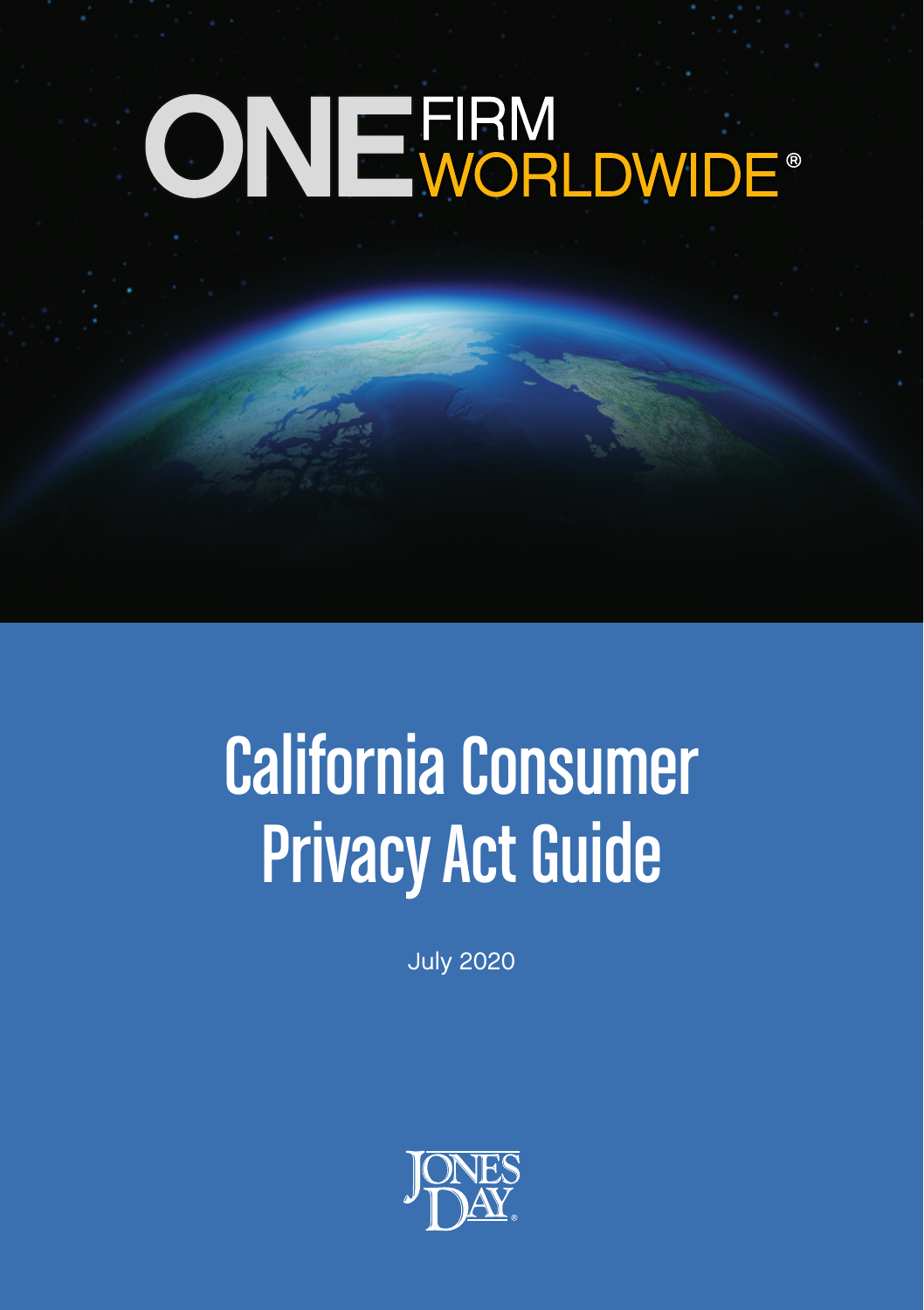# TABLE OF CONTENTS

Disclaimer: Jones Day publications should not be construed as legal advice on any specific facts or circumstances. The contents are intended for general information purposes only and may not be quoted or referred to in any other publication or proceeding without the prior written consent of the Firm, to be given or withheld at our discretion. The mailing/distribution of this publication is not intended to create, and receipt of it does not constitute, an attorney-client relationship. The views set forth herein are the personal views of the authors and do not necessarily reflect those of the Firm.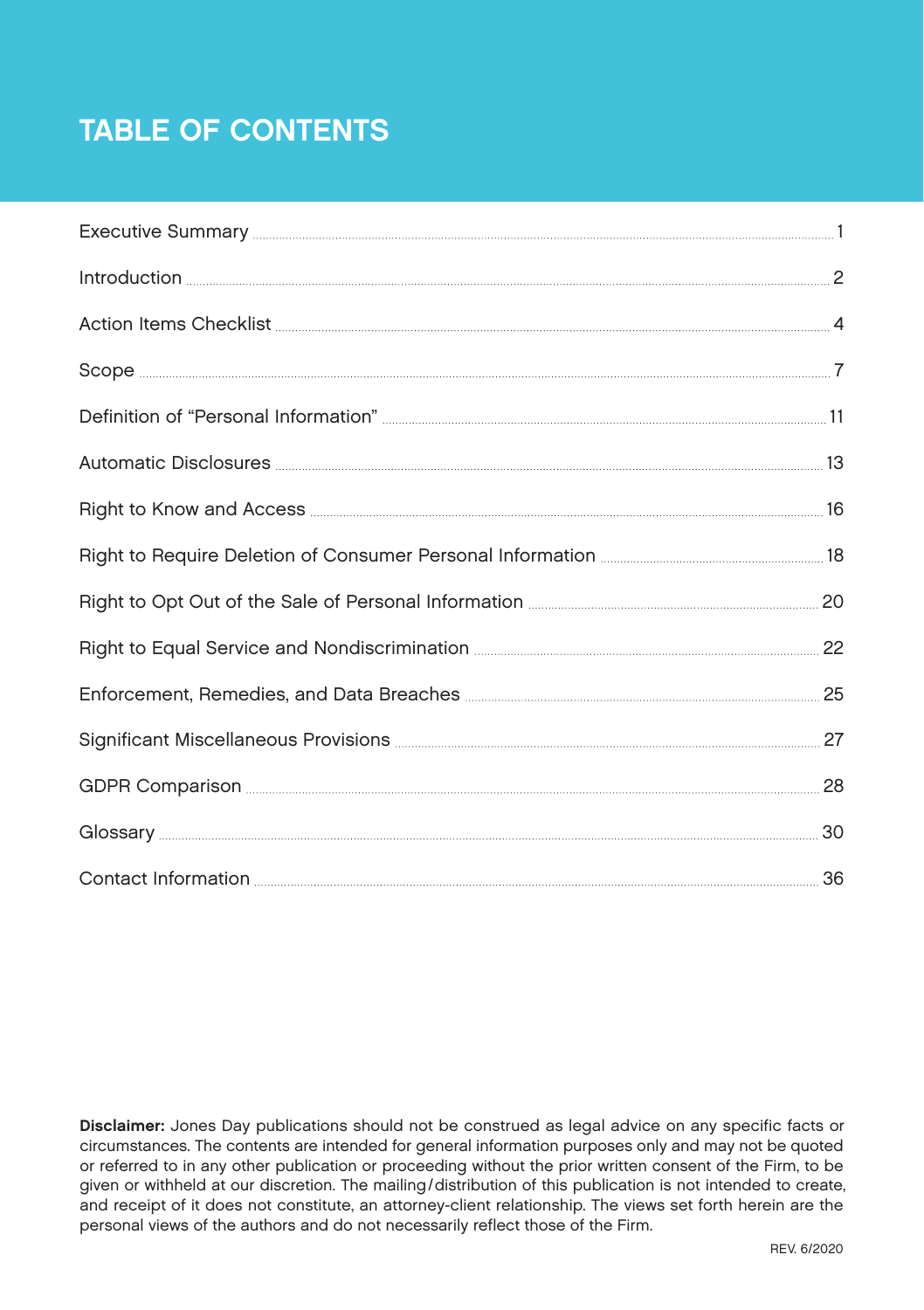# <span id="page-2-0"></span>EXECUTIVE SUMMARY

The California Consumer Privacy Act ("CCPA"), which went into effect on January 1, 2020, constitutes a major sea change in U.S. privacy law. The CCPA broadly governs the collection, use and disclosure of personal information about California "residents" including consumers, employees, job applicants, students and other categories of individuals—as well as information about households and devices. As a result, the CCPA will impact almost all for-profit businesses that collect information about California residents. The CCPA is enforced primarily by the California Attorney General, who may seek civil penalties up to \$2,500 per violation or up to \$7,500 per intentional violation. The law also provides a private right of action and statutory damages for certain data breaches arising from violations of California's data security law. Affected California residents can seek up to \$750 in statutory damages per individual per incident or actual damages, whichever is greater. Given the sheer quantity of data that most businesses process on a regular basis, non-compliance with the CCPA could lead to significant legal, regulatory and reputational risk to businesses subject to the statute.

This Guide provides an overview of the statute's key provisions as well as the most important changes the law makes to the existing rights, obligations, and remedies under California data privacy law. It also highlights key requirements of the proposed final regulations that companies seeking to comply with the CCPA must keep in mind when these regulations come into effect as early as July 1, 2020. While there is no substitute to reviewing the statutory terms and seeking legal advice to develop a comprehensive CCPA compliance program, we have also provided an "action item checklist" that your legal and compliance teams can use to prepare for the CCPA.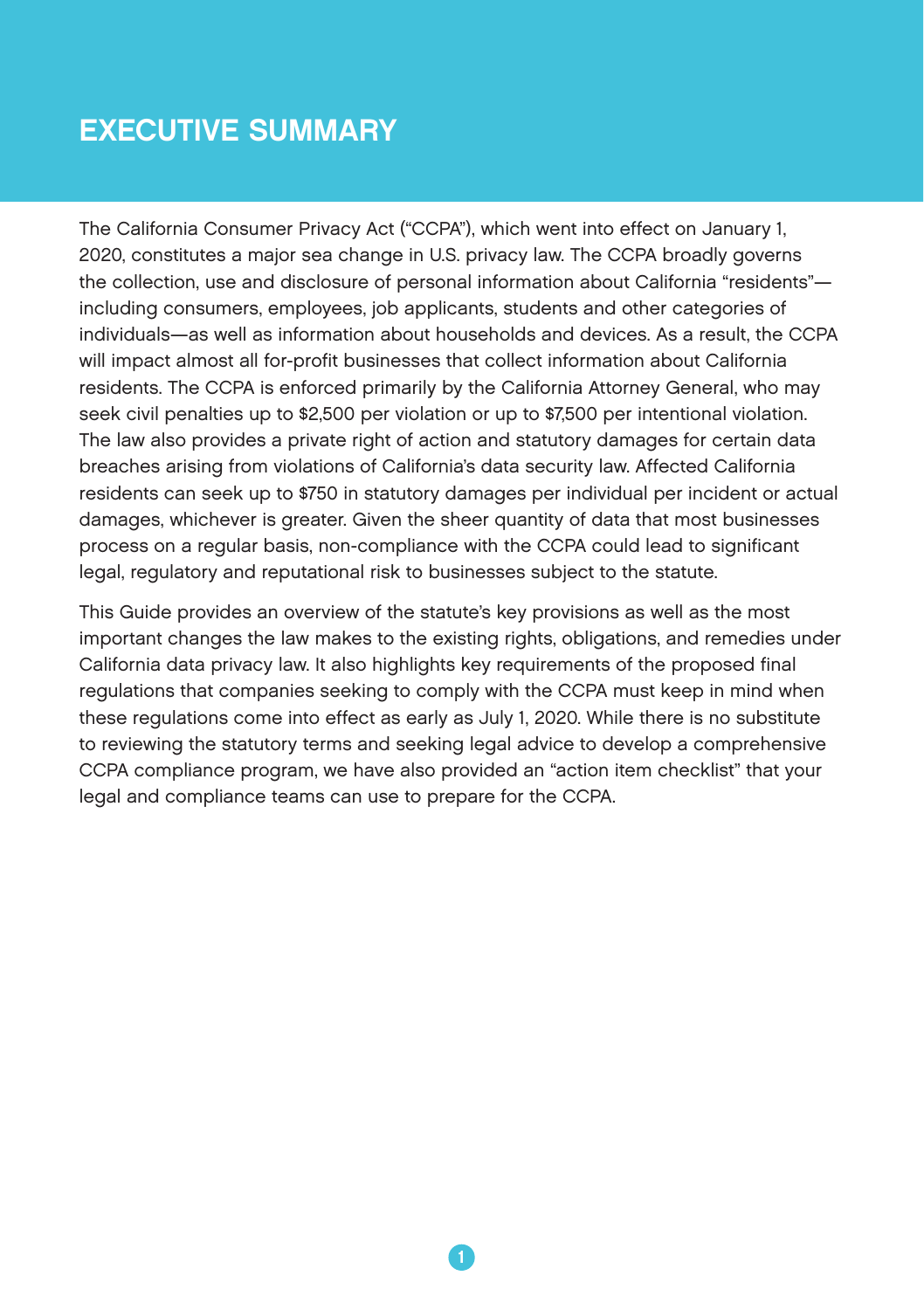# <span id="page-3-0"></span>**INTRODUCTION**

On June 28, 2018, California Governor Edmund G. Brown Jr. signed into law the CCPA the result of a last-minute compromise between California lawmakers and consumer privacy activists that was intended to avoid a widely criticized data privacy ballot initiative. The law went into effect on January 1, 2020, and creates certain data privacy rights for California consumers (i.e., California residents) with respect to their personal information.

This updated guide provides an overview of the CCPA's key provisions and the important changes it will make to the existing rights, obligations, and remedies under California data privacy law. In addition, each section of this guide sets out suggested actions that companies can take to prepare for and comply with the CCPA's new requirements. Please contact any of the lawyers listed on pages 36 and 37 if you would like to receive additional information.

# Specifically, the CCPA grants California consumers:

- 1. The right to know what personal information is collected by businesses, from where it is sourced, how it is used, and whether and to whom their personal information is being disclosed or sold;
- 2. The right to "opt out" of the sale of personal information to third parties or, for consumers under 16 years old, the right not to have personal information sold absent "opt-in" consent;
- 3. The right to access personal information;
- 4. The right to delete personal information; and
- 5. The right to equal service and price, even if a consumer exercises his or her privacy rights.

Importantly, the CCPA also provides consumers with a private right of action and statutory damages in the event that certain unencrypted or unredacted personal information is subject to unauthorized access and exfiltration, theft, or disclosure as the result of a company's failure to implement and maintain reasonable security procedures and practices.

The CCPA gives the California Attorney General the power to impose substantial penalties for violations, even if those violations do not result in a data breach. When a business does not cure a violation within 30 days of notice of noncompliance, the CCPA allows for up to \$2,500 in statutory damages per violation. For intentional violations, the statutory damages are elevated to up to \$7,500 per violation.

2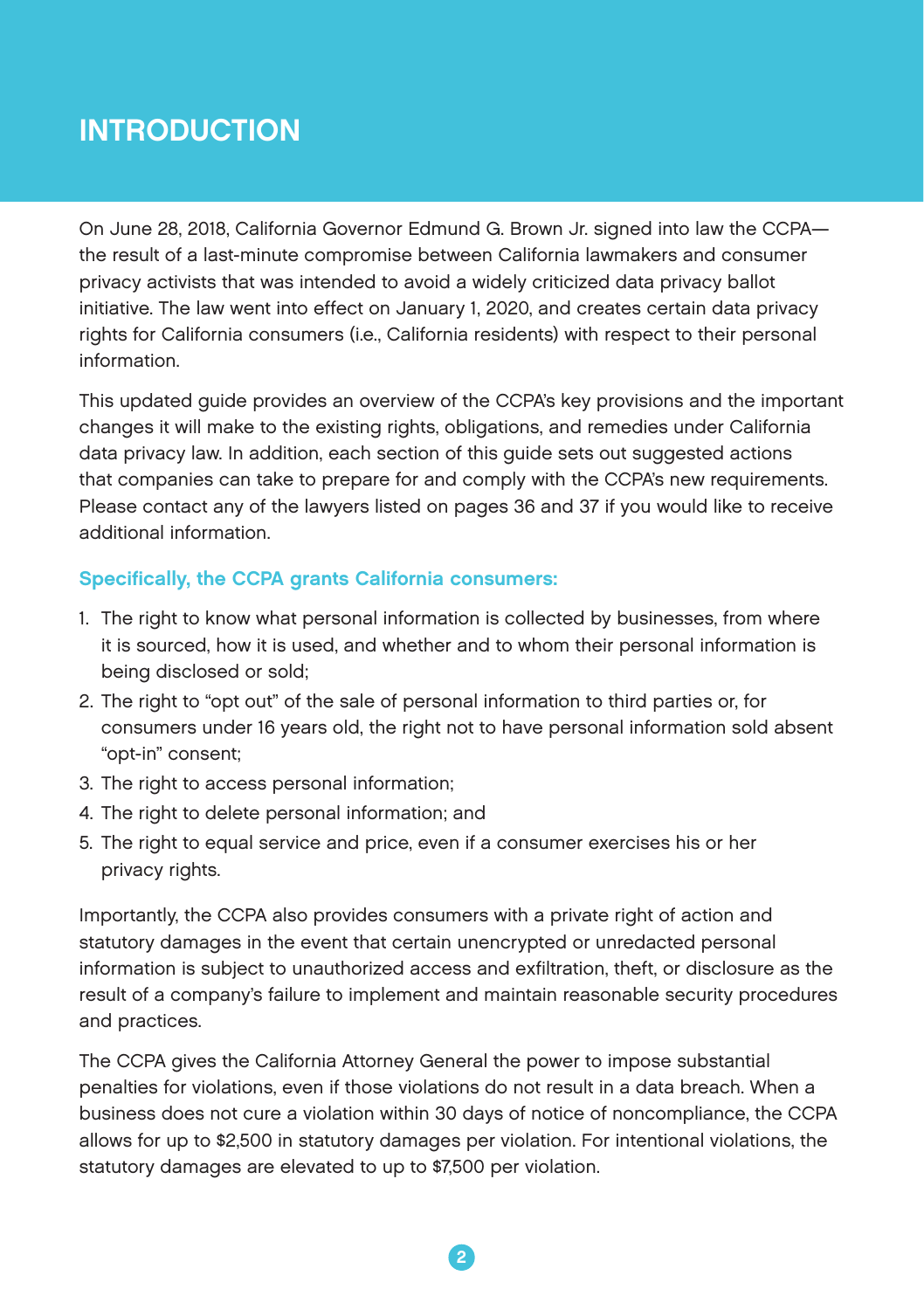#### INTRODUCTION

On October 11, 2019, California Governor Gavin Newsom signed into law five bills amending the CCPA, which attempt to clarify some of the statute's ambiguities and modify the scope of data covered. And on October 10, 2019, California Attorney General Xavier Becerra released proposed regulations providing guidance on how businesses must implement the CCPA. The law mandates that on or before July 1, 2020, the Office of the Attorney General adopt implementing regulations for the CCPA. Since their introduction, the proposed regulations have gone through two rounds of modifications. The Attorney General released the first set of modifications for public comment on February 10, 2020, with a second set of modifications and written comment period following on March 11, 2020. On June 1, 2020, the Office of the Attorney General submitted the final set of the proposed regulations to the California Office of Administrative Law ("OAL").

The OAL may take up to 90 working days to determine whether the record satisfies certain procedural requirements. The Office of the Attorney General has requested that the OAL perform an expedited review (within 30 working days) and that the regulations become effective upon filing with the Secretary of State. Despite the uncertainty regarding the effective date of the final regulations, the Attorney General may bring an enforcement action under the CCPA beginning July 1, 2020 and he has reiterated that his office remains committed to enforcing the CCPA beginning on that date.

In their current form, the final proposed regulations make significant changes to the initial proposed regulations published on October 10, 2019, and outline the steps that covered businesses must take to comply with the CCPA. We have added highlights from the final proposed regulations in this updated guide.

Successful compliance starts with substantial planning, preparation, and action prior to a law's effective date and then continues afterward through periodic updates and internal evaluations.

 $\overline{\textbf{3}}$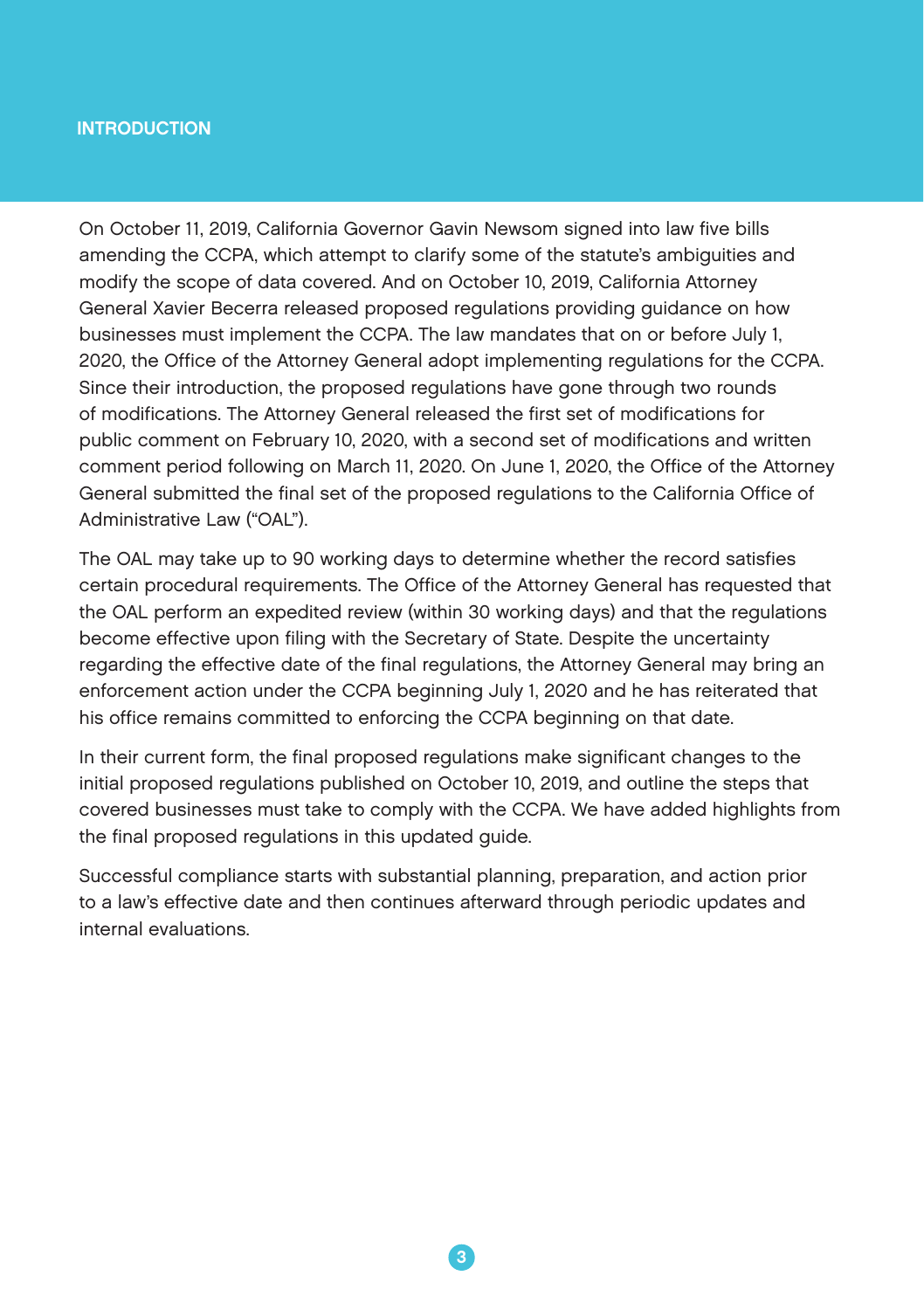# <span id="page-5-0"></span>ACTION ITEMS CHECKLIST

#### A. Does our company fall within the scope of the CCPA?

- Determine whether your company collects personal information from California consumers.
- Assess whether your company qualifies as a business under the CCPA.
- Determine whether your company is a service provider or third party under the CCPA.
- Assess whether any exceptions may apply.

#### B. How does our business use personal information?

- $\checkmark$  Determine what types of consumer personal information your business collects, shares, and/or sells.
- Determine whether your business maintains the consumer personal information it collects, shares, and/or sells.
- $\checkmark$  Determine where, and for how long, your business maintains such consumer personal information.
- $\checkmark$  Develop data mapping to identify, track, and control the collection, retention, and deletion of consumer personal information.
- C. How can we prepare to comply with the CCPA's automatic disclosure requirements?
- Create a description of consumer rights set forth in the CCPA.
- $\checkmark$  Draft a description of the business or commercial purpose for sharing and selling consumer personal information.
- $\checkmark$  Update your online privacy policy and/or company website to comply with CCPA disclosure obligations.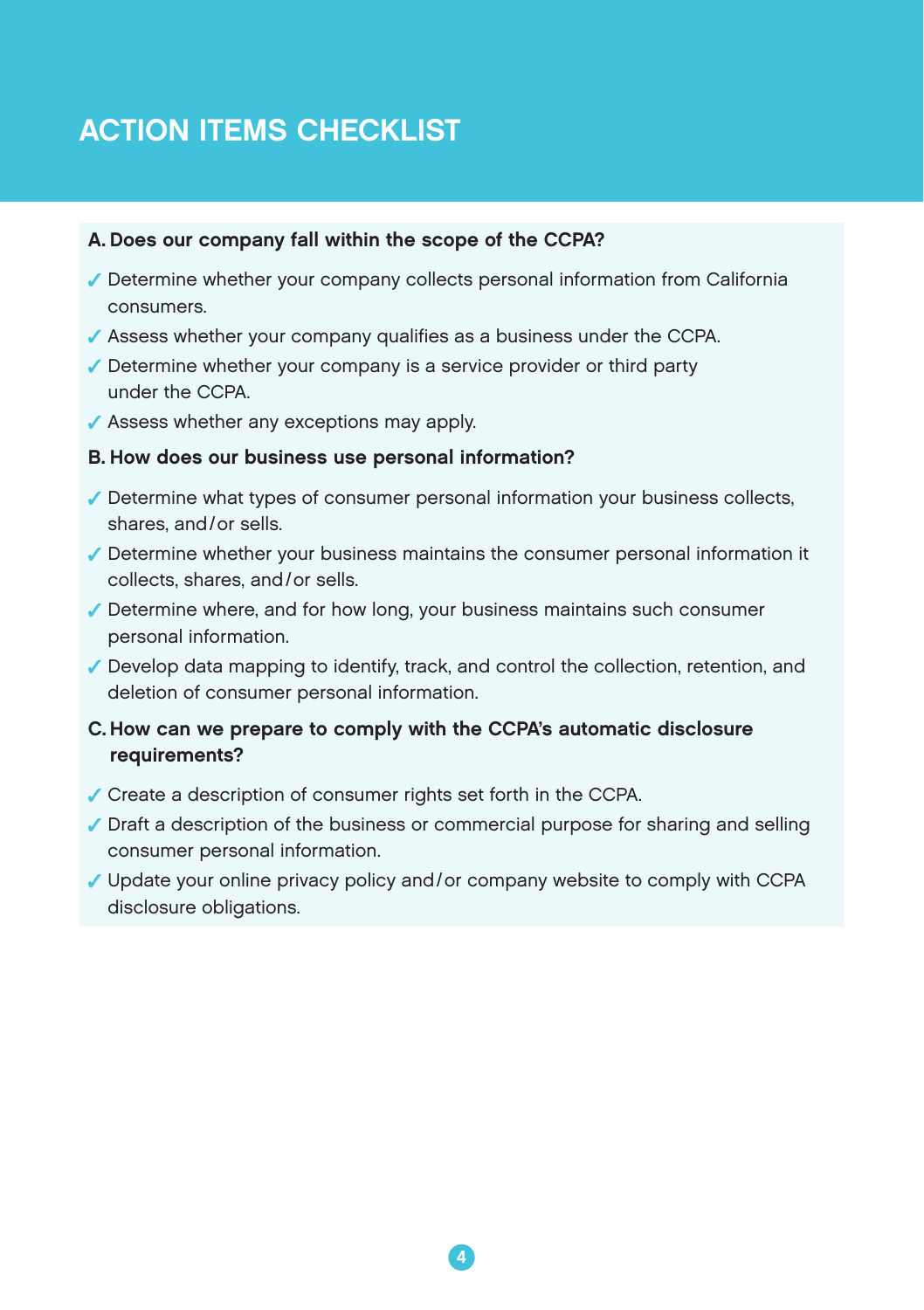#### ACTION ITEMS CHECKLIST

#### D. How can we prepare to respond to consumer CCPA requests?

- $\checkmark$  Establish a method and process for the submission of consumer requests concerning personal information.
- Draft a written description of this consumer request submission process for publication on the company website.
- Establish internal procedures for fielding, researching, and responding to consumer requests.
- Establish an internal process for dealing with, validating, and logging consumer deletion requests.
- $\checkmark$  Identify exceptions to the deletion requirement that are relevant to your business.
- Establish a communications protocol for responding to consumer deletion requests.
- Create a "Do not sell my personal information" link/website to satisfy CCPA opt-out rules.
- Update your online privacy policy and website to satisfy opt-out requirements.
- Establish a process for tracking consumer opt-outs and segregating consumer personal information sold to third parties.
- $\checkmark$  If your business is a third-party recipient of consumer personal information, establish a process for providing notice to relevant consumers of any sale of their personal information.
- Calculate the value of consumer personal information to your business.
- Consider developing financial incentive programs that comply with the CCPA.
- Establish a toll-free telephone number and website for consumer requests.
- Create an internal process for responding to requests that includes reasonable consumer authentication requirements and complies with the CCPA's time limit and format requirements.

5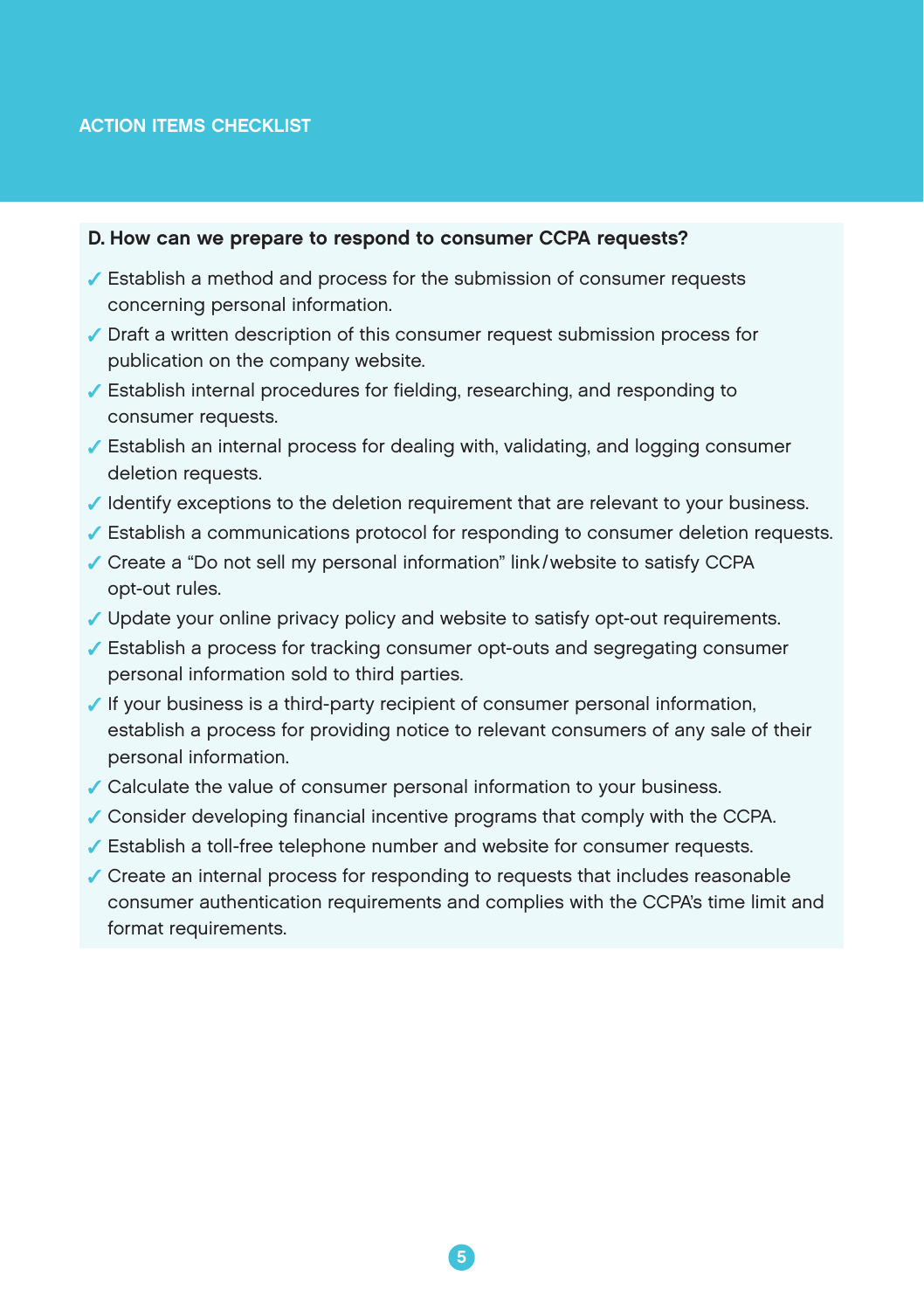#### ACTION ITEMS CHECKLIST

#### E. How can we protect against data security incidents and related consumer lawsuits?

- $\sqrt{\ }$  Review your network security to ensure that standards are reasonable, particularly with regard to the collection and maintenance of consumer personal information.
- Tailor mechanisms to process and fulfill verifiable consumer requests such that they comply with the California Attorney General's rules and procedures, once those rules and procedures are finalized.
- Upgrade your network security as necessary.
- $\checkmark$  Identify appropriate encryption solutions and policies.
- $\checkmark$  Identify applicable cybersecurity legal requirements (e.g., HIPAA, GLBA) and standards (e.g., NIST, CIS, ISO, COBIT, PCI DSS).
- Conduct a privileged assessment of your cybersecurity program and map to applicable legal requirements and standards.
- $\sqrt{\ }$  Review and revise your incident response plan.
- Address governance issues, including how and when executive leadership manages cybersecurity and the involvement of independent directors.
- Evaluate the risk profile and appetite of your company and current levels of applicable insurance coverage, and assess the need for additional coverage.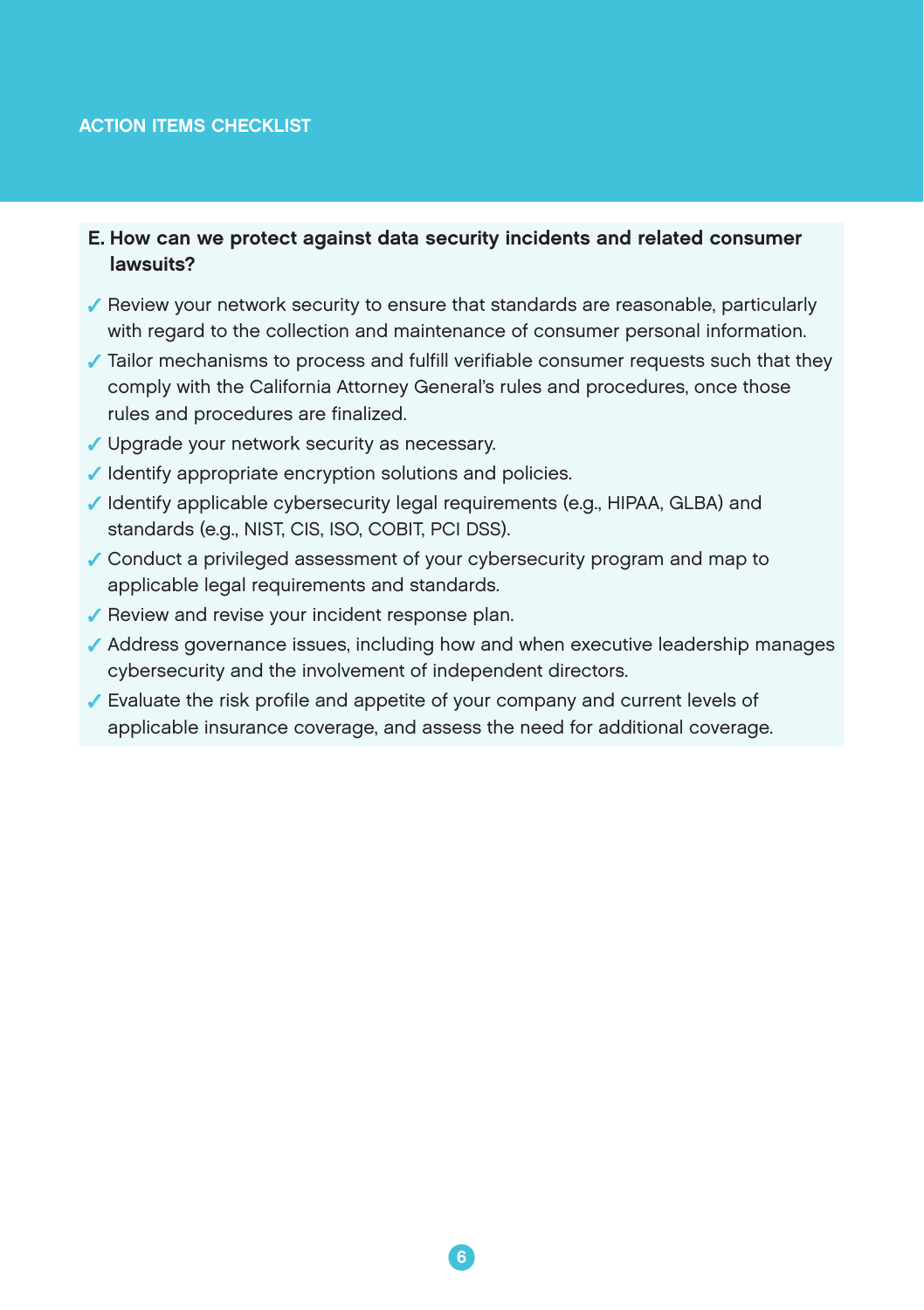# <span id="page-8-0"></span>SCOPE1

# **Overview**

The CCPA gives consumers more control over the personal information that businesses collect about them. The law applies to "businesses," "service providers," and "third parties." An entity may fall into more than one category on the basis of its activities related to personal information.

# Who Qualifies as a Business Under the CCPA?

A for-profit entity is a "business" under the CCPA if it does business in California, collects consumers' personal information (directly or indirectly), alone or jointly with others determines the purposes and means of processing the personal information, and satisfies at least one of the following thresholds:

- The entity has more than \$25 million in annual gross revenue;
- The entity buys, receives for commercial purposes, sells, or shares for commercial purposes, alone or in combination, personal information of at least 50,000 California consumers, households, or devices; or
- The entity derives 50% or more of its annual revenues from selling consumers' personal information.

In addition, any entity that controls or is controlled by a "business," and that shares common branding with the business (i.e., a shared name, servicemark, or trademark), also qualifies as a "business." Companies do not have to be based in California or have a physical presence in the state to be subject to the CCPA.

# Who Qualifies as a Service Provider Under the CCPA?

The CCPA also applies to service providers. A "service provider" is a for-profit entity that processes personal information on behalf of a business for a business purpose under a written contract containing certain restrictive terms. The contract must prohibit the entity from retaining, using, or disclosing the shared personal information for any purpose other than the contractually specified services provided to the business.

A business that discloses personal information to a service provider in accordance with the CCPA is not liable for the service provider's CCPA violations unless, at the time the business disclosed the personal information, it knew or had reason to believe that the service provider intended to violate the statute.

<sup>1</sup> Cal. Civ. Code § 1798.115(d) (2018); § 1798.120(b); § 1798.140(c), (v), (w); § 1798.125(a)(6); § 1798.175; § 1798.145.

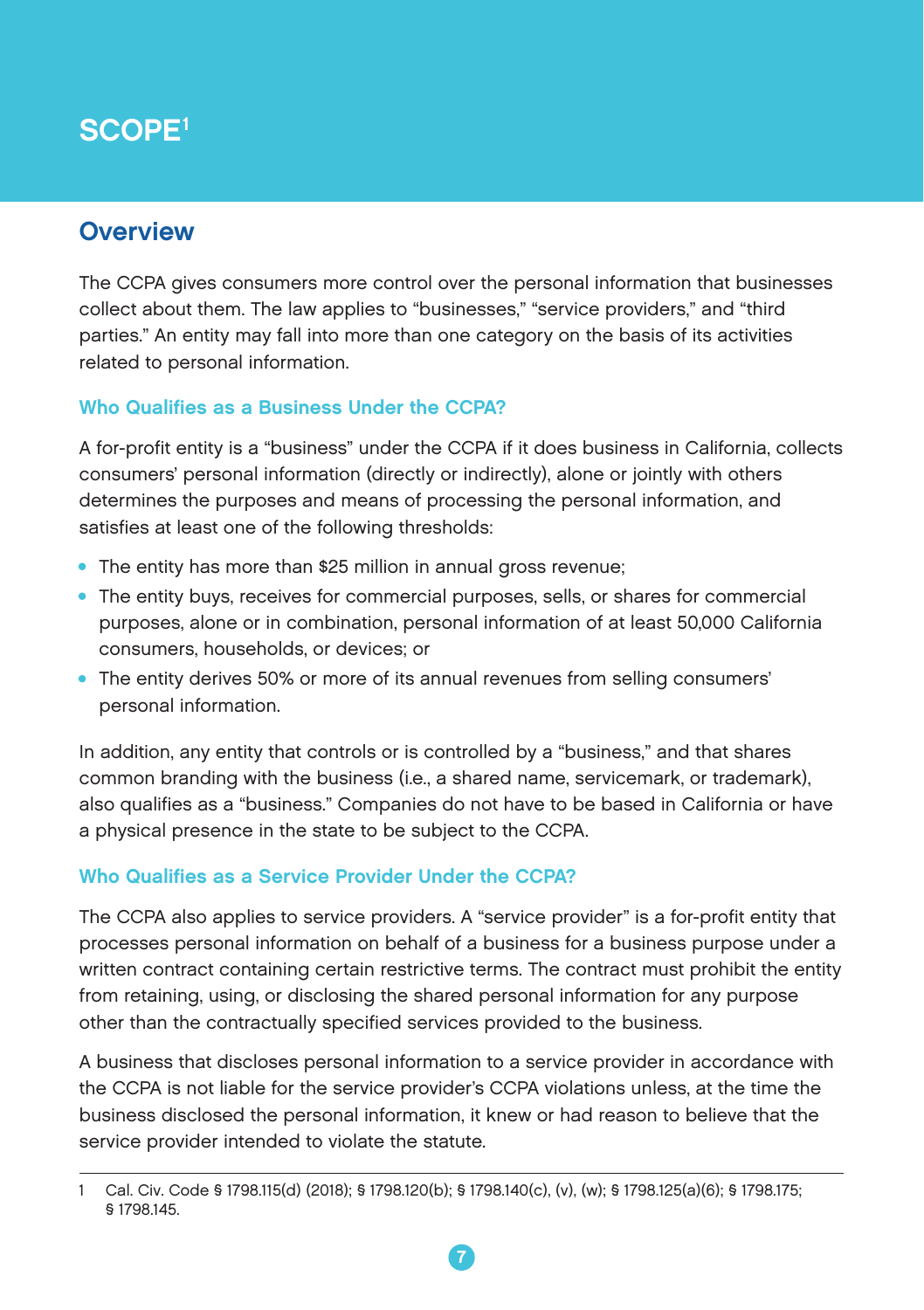#### Who Qualifies as a Third Party Under the CCPA?

The CCPA defines "third party" in the negative. An individual, group, or entity is a "third party" when it is neither:

- A covered business that collects personal information from consumers; nor
- The recipient to whom a business has disclosed a consumer's personal information for a business purpose under a written contract containing certain specified terms restricting the retention, use, disclosure, and sale of personal information.

When a business sells a consumer's personal information to a third party, the third party cannot resell the personal information unless the consumer receives explicit notice and an opportunity to opt out.

#### Who Is a Consumer?

A "consumer" is a California resident, defined as an individual who is in California for a purpose that is not temporary or transitory or an individual who is domiciled in California but is outside the state for a temporary or transitory purpose.

#### Exceptions to the CCPA

Government agencies and nonprofit entities not controlling or controlled by a "business" with which they share common branding are not regulated as businesses under the CCPA. The CCPA also does not apply to the collection or sale of personal information if every aspect of that commercial conduct occurs entirely outside California.

The CCPA also does not apply to:

- Medical information governed by the California Confidentiality of Medical Information Act, protected health information collected by entities covered by the privacy rules issued by the Department of Health and Human Services pursuant to HIPAA or the HITECH Act, or providers of health care or covered entities who maintain patient information in accordance with those laws;
- Certain information collected during clinical trials; and
- Certain vehicle or ownership information necessary for implementing a product recall or fulfilling a warranty repair.

Furthermore, information collected, processed, sold, or disclosed pursuant to the Gramm-Leach-Bliley Act, the Driver's Privacy Protection Act, and the California Financial Information Privacy Act is excluded from most of the CCPA's provisions; only section 1798.150—which governs the private cause of action for data breaches affecting certain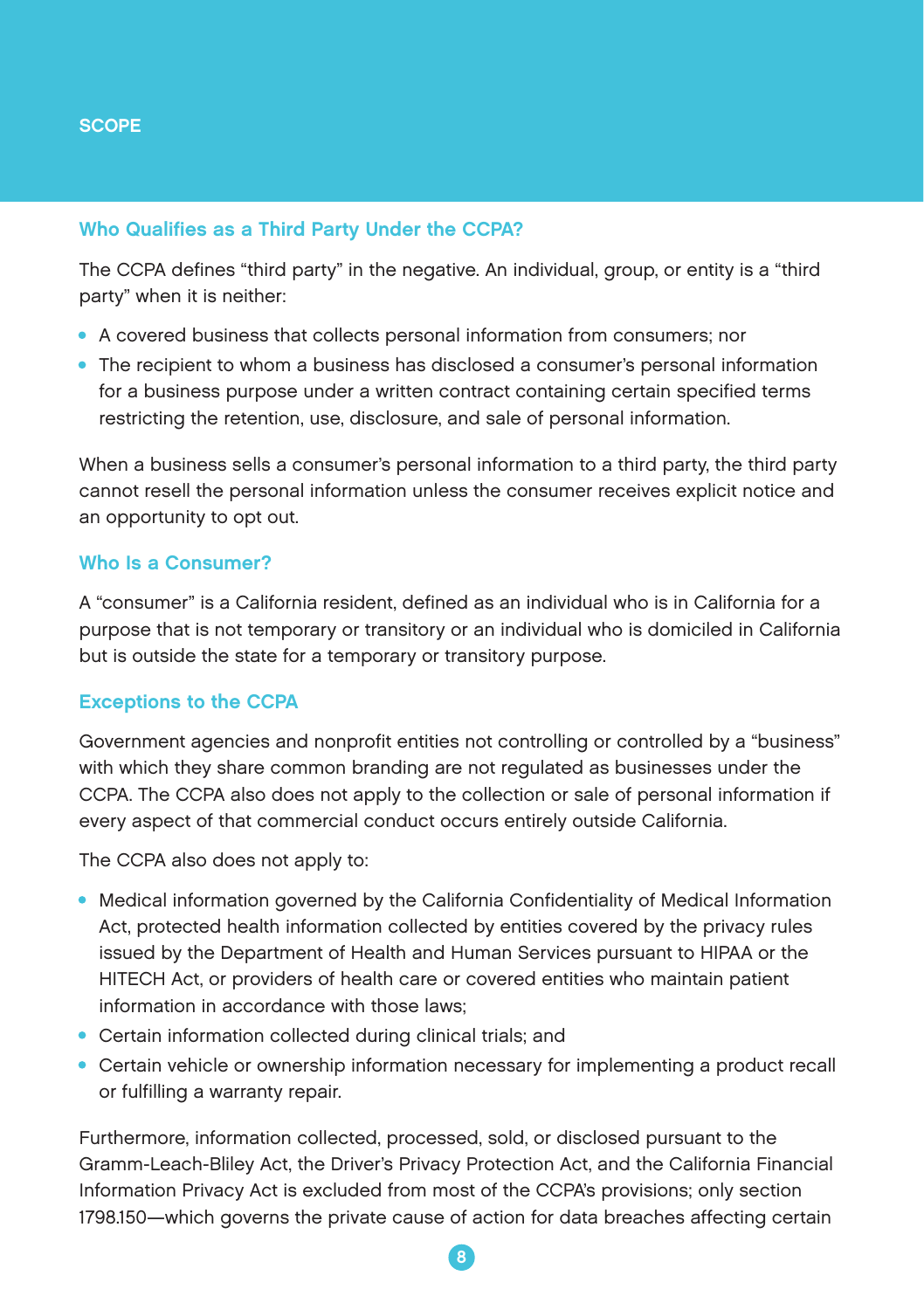#### **SCOPE**

categories of personal information—applies to this data. The same is true for Fair Credit Reporting Act ("FCRA") eligibility information that is collected, maintained, disclosed, sold, communicated, or used by a consumer reporting agency, or a furnisher or users of such information, so long as such eligibility information is used only as the FCRA authorizes.

The CCPA also exempts businesses from their CCPA obligations to the extent that the obligations conflict with businesses' ability to: (1) comply with federal, state, or local law; (2) comply with civil, criminal, or regulatory inquiries or process; (3) cooperate with law enforcement; or (4) exercise or defend legal claims.

As a result of amendments to the CCPA in October 2019, certain information is excluded from the CCPA at least temporarily. Notably, pursuant to AB 25, the CCPA excludes personal information collected by a business about a natural person in his or her capacity as a job applicant to, employee of, owner of, director of, officer of, medical staff member of, or contractor of a business to the extent the personal information is collected or used within that context. Businesses are still required to provide employees with notices about the categories of information a business collects about them and their purpose for doing so, but they would not need to offer opt-out, access, and deletion rights.

Pursuant to AB 1355, personal information collected on or about business contacts in certain business-to-business contexts is excluded from the CCPA. Specifically, the CCPA does not apply to personal information of business contacts collected between a business and an employee, owner, director, officer, or contractor of a company, partnership, sole proprietorship, nonprofit, or government agency as part of a written or verbal communication or transaction or in the context of either due diligence or providing or receiving a product or service to or from such business or agency.

These exemptions are subject to a one-year sunset provision and will last until January 1, 2021.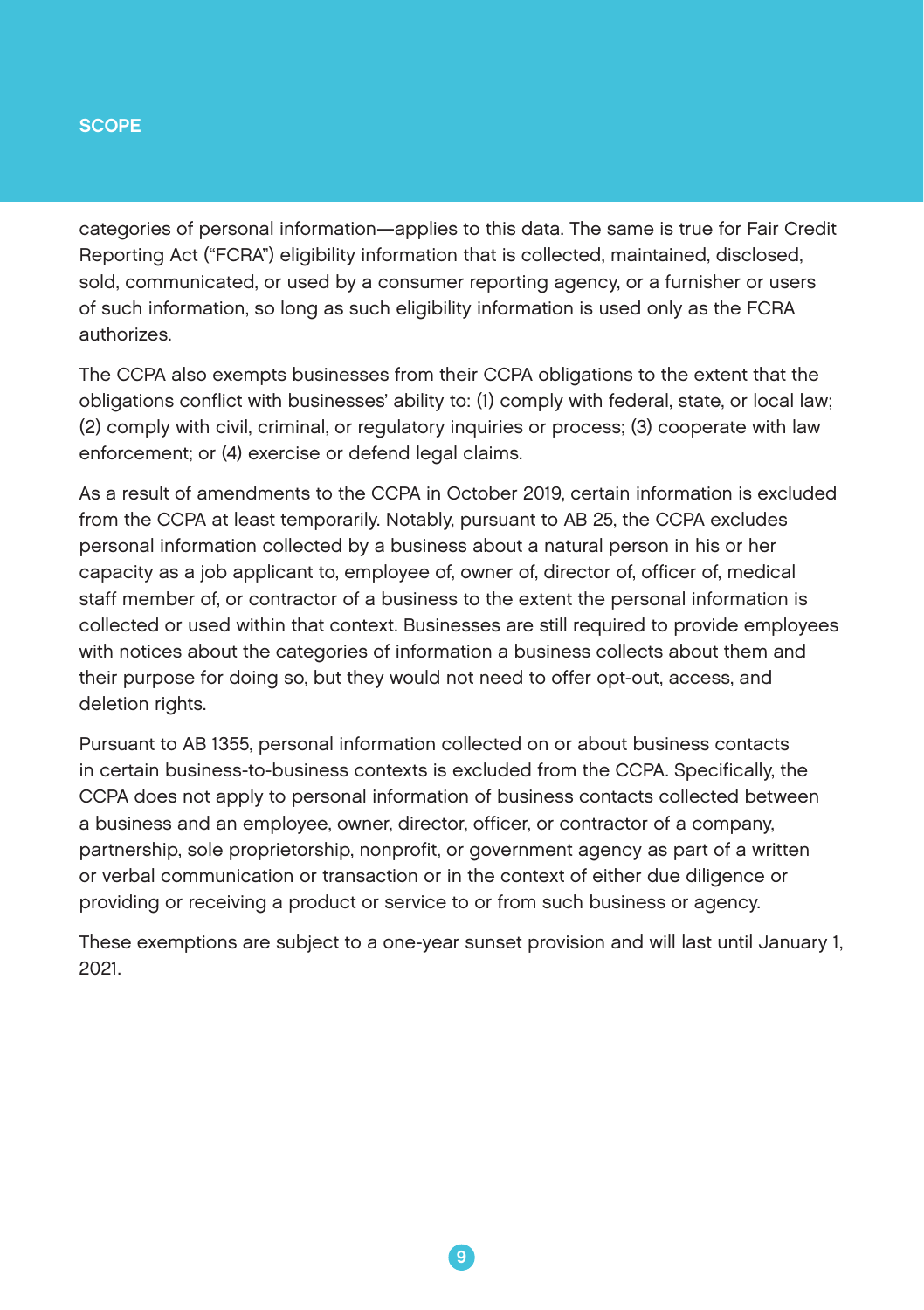# Final Proposed Regulation Highlight

**Offline Collection:** The final proposed regulations address certain requirements for businesses that interact with consumers offline. For example, the final proposed regulations contemplate the provision of notice to consumers in an offline setting by allowing a business to provide a printed notice prior to collecting personal information, to direct the consumer to a web address where the notice can be found on "prominent signage," or to provide the notice orally over the telephone or in person. The final proposed regulations also contemplate offline methods for consumers to submit requests. For example, if a business interacts with consumers in person, the business shall consider providing an in-person method for submitting a request "to know" or "to delete," such as a printed form the consumer can directly submit or send by mail, a tablet or computer portal that allows the consumer to complete and submit an online form, or a telephone by which the consumer can call the business's toll-free number.

#### Action Items

- Determine whether your company collects personal information from California consumers.
- Assess whether your company qualifies as a business under the CCPA.
- Determine whether your company is a service provider or third party under the CCPA.
- Assess whether any exceptions may apply.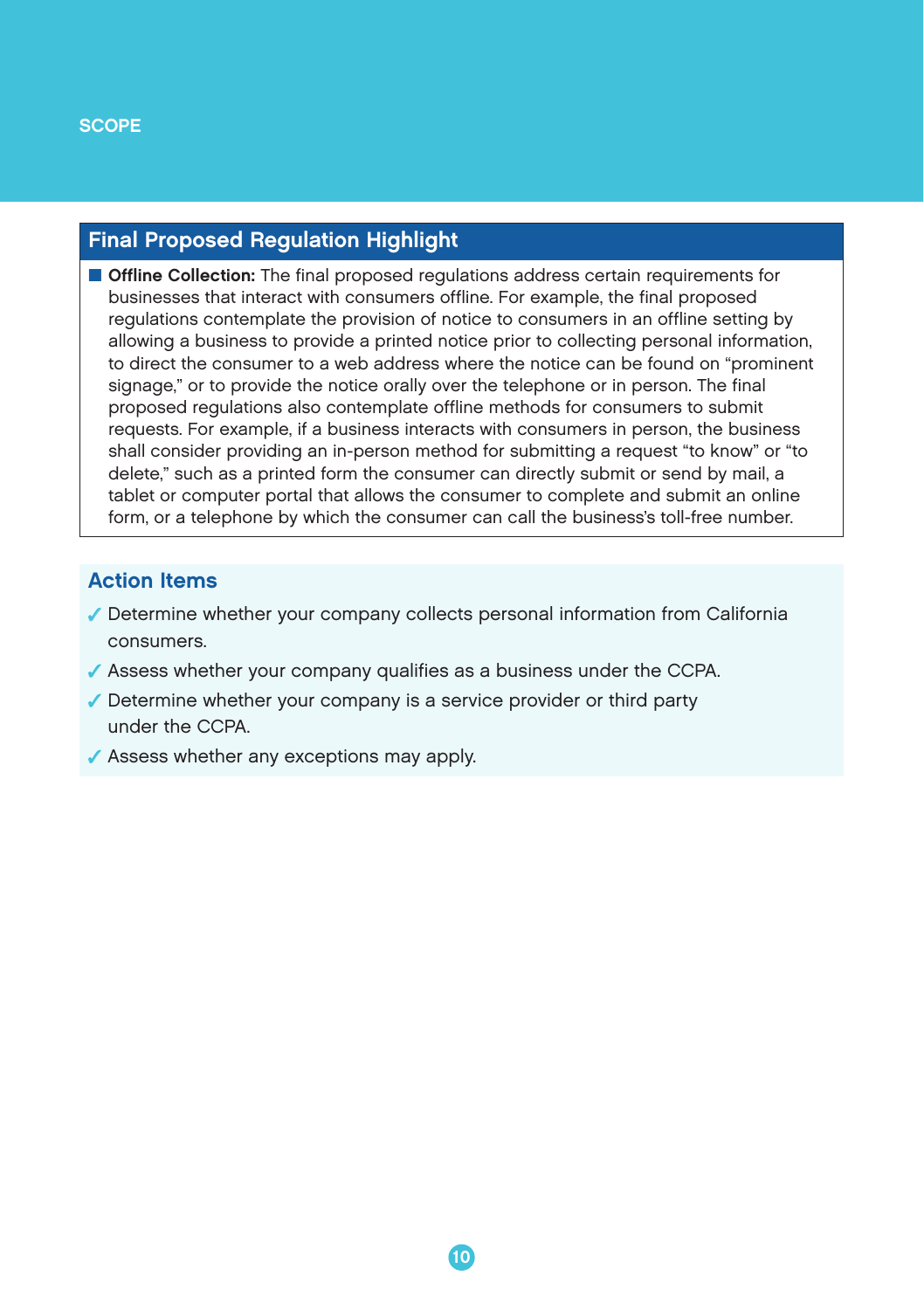# <span id="page-12-0"></span>**Overview**

The CCPA defines "personal information" as "information that identifies, relates to, describes, is reasonably capable of being associated with, or could reasonably be linked, directly or indirectly, with a particular consumer or household."

The CCPA's definition of "personal information" not only encompasses the data elements typically regarded as personal information in most data breach notification statutes (such as name and Social Security number), but also includes data such as physical characteristics, biometric information, online identifiers, and aspects of a consumer's internet activity. As a result, data such as Internet Protocol ("IP") addresses and geolocation data may be considered personal information under the CCPA, provided it identifies, relates to, describes, is reasonably capable of being associated with, or could reasonably be linked, directly or indirectly, with a particular consumer or household.

# Nonexhaustive List of Data Elements That Constitute "Personal Information" Under the CCPA

- Identifiers, such as a real name, alias, postal address, unique personal identifier, online identifier, IP address, email address, account name, Social Security number, driver's license number, passport number, or other similar identifiers;
- Characteristics of protected classifications under California or federal law (e.g., age, race, color, ancestry, national origin, citizenship, marital status, sex, or veteran or military status);
- Commercial information, including records of personal property; products or services purchased, obtained, or considered; or other purchasing or consuming histories or tendencies;
- Biometric information:
- Internet or other electronic network activity information, including, but not limited to, browsing history, search history, and information regarding a consumer's interaction with a website, application, or advertisement;
- Geolocation data:
- Audio, electronic, visual, thermal, olfactory, or similar information;
- Professional or employment-related information;

<sup>2</sup> Cal. Civ. Code § 1798.140(o); § 1798.145(a)(5); § 1798.140(h); § 1798.140(a).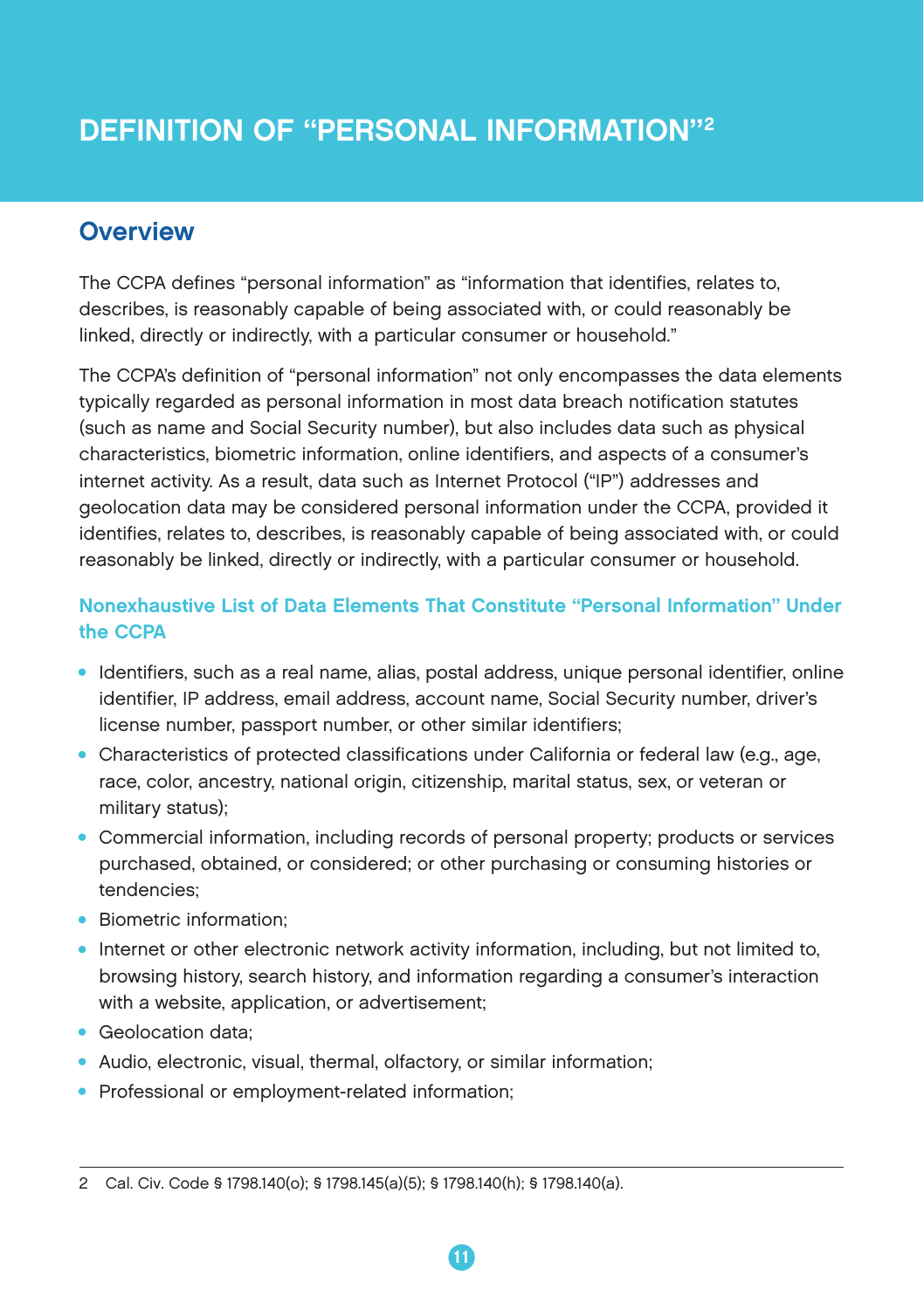#### DEFINITION OF "PERSONAL INFORMATION"

- Education information, defined as information that is not publicly available, personally identifiable information, as defined in the Family Educational Rights and Privacy Act (20 U.S.C. § 1232g, 34 C.F.R. Part 99);
- Inferences drawn from certain specified information to create a profile about a consumer reflecting the consumer's preferences, characteristics, psychological trends, predispositions, behavior, attitudes, intelligence, abilities, and aptitudes.

#### Limitations on the Definition of "Personal Information"

The CCPA excludes the following from the definition of "personal information":

- Consumer information that is "deidentified" or "aggregate consumer information."
- Publicly available information, meaning information that is lawfully made available from federal, state, or local government records.

#### Action Items

- $\checkmark$  Determine what types of consumer personal information your business collects, shares, and/or sells.
- Determine whether your business maintains the consumer personal information it collects, shares, and/or sells.
- Determine where, and for how long, your business maintains such consumer personal information.
- $\checkmark$  Develop data mapping to identify, track, and control the collection, retention, and deletion of consumer personal information.

12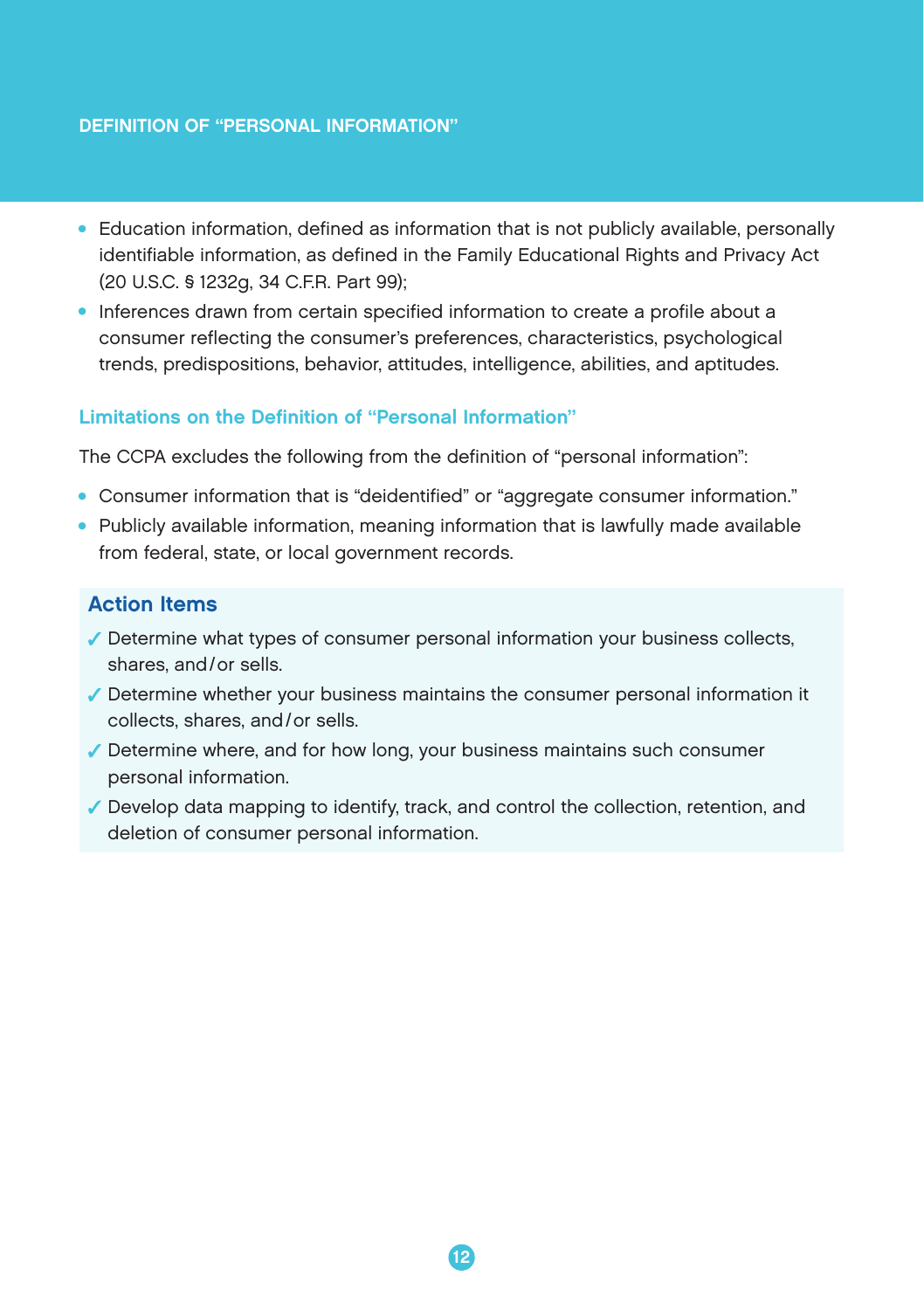# <span id="page-14-0"></span>**AUTOMATIC DISCLOSURES<sup>3</sup>**

# **Overview**

Businesses must make certain disclosures to consumers regarding their collection, use, sale, and sharing of personal information. Businesses must also provide information about consumers' rights under the CCPA and explain how consumers can exercise those rights.

# Automatic Disclosures of General Practices Concerning Personal Information

Under the CCPA, businesses must disclose, at or before collection, the categories of personal information they collect and the purposes for which the personal information will be used. Also, the CCPA requires businesses to provide the following information to be updated every 12 months—in their online privacy policies if the business has an online privacy policy or policies and in any California-specific description of consumers' privacy rights. If the business does not maintain those policies, the information needs to be included somewhere on its website:

- A description of the consumer rights set forth in the CCPA, including the right to request information concerning the collection and sale of personal information, the right to request specific pieces of personal information the business has collected about the consumer, the right to require a business to delete consumer personal information, and the right to opt out of any sale by the business of the consumer's personal information;
- A description of the designated methods for the submission of consumer requests concerning personal information;
- A list of the categories of consumer personal information that the business has collected in the preceding 12 months, the categories of sources from which the business collects personal information, and the business or commercial purpose for collecting the personal information;
- The categories of third parties with whom the business shares personal information; and
- A list of the categories of personal information that the business has sold in the preceding 12 months—or a statement by the business that it has not sold consumer personal information in the preceding 12 months; the commercial or business purpose for selling the personal information; and a list of the categories of consumer personal

<sup>3</sup> Cal. Civ. Code § 1798.100(b); § 1798.110(c); § 1798.130(a)(5).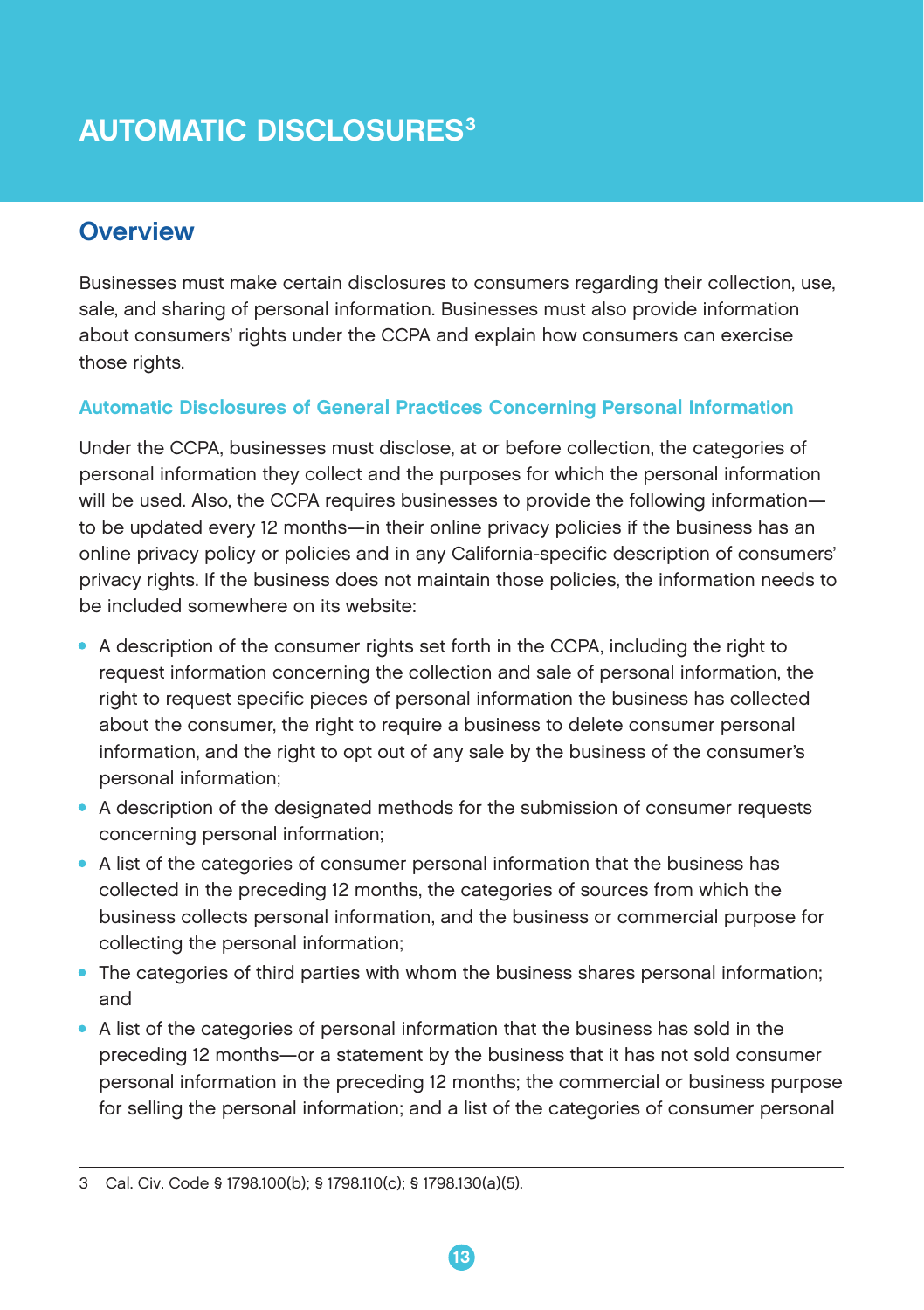#### AUTOMATIC DISCLOSURES

information that the business has disclosed for a business purpose in the preceding 12 months—or a statement by the business that it has not disclosed for a business purpose consumer personal information in the preceding 12 months.

In addition to these automatic disclosures, businesses will have to disclose specific information in response to consumer requests to know about the collection and sale of their personal information and to access the personal information (as explained below).

#### Disclosure Obligations Do Not Create Certain Retention or Linkage Requirements

The CCPA provides that the obligations it imposes on businesses that collect personal information do not require such businesses: (1) to retain any consumer personal information for a single one-time transaction if, in the ordinary course of business, such information is not retained; (2) to reidentify or otherwise link any data that, in the ordinary course of business, is not maintained in a manner that would be considered personal information; or (3) to collect or retain personal information that the businesses would not otherwise collect or retain in the ordinary course of business.

# Final Proposed Regulation Highlight

**Consumer Notice Requirements:** The final proposed regulations elaborate on the delivery, content, and format of a business's privacy policy, notice at collection (which the regulations provide is not the same as a privacy policy), notice of the right to opt out of a sale of personal information, and notice of financial incentives. The draft regulations provide that such notices must be: (i) drafted in "plain, straightforward language" that "avoid[s] technical or legal jargon"; (ii) available in languages in which the covered entity conducts business; and (iii) reasonably accessible to consumers with disabilities. The final proposed regulations elaborate on the steps a business must take to prepare a notice that is "reasonably accessible" to consumers with disabilities. For example, for notices provided online, a business is required to follow generally recognized industry standards for website accessibility, such as the Web Content Accessibility Guidelines, version 2.1 of June 5, 2018, from the World Wide Web Consortium. In other contexts, the business is required to provide information on how a consumer with a disability may access the notice in an alternative format.

Notably, the final proposed regulations eliminate a business's obligation to provide notice at collection if the entity does not collect information directly from consumers (e.g., through web scraping or other third-party sources), provided the business does not sell the information. In addition, the final proposed regulations exempt businesses that are registered as data brokers with the Attorney General (i.e., businesses that sell personal information collected from consumers indirectly) from providing notice to consumers whose data they collect indirectly if their registration submission includes a link to their online privacy policy with instructions on how a consumer can submit a request to opt out.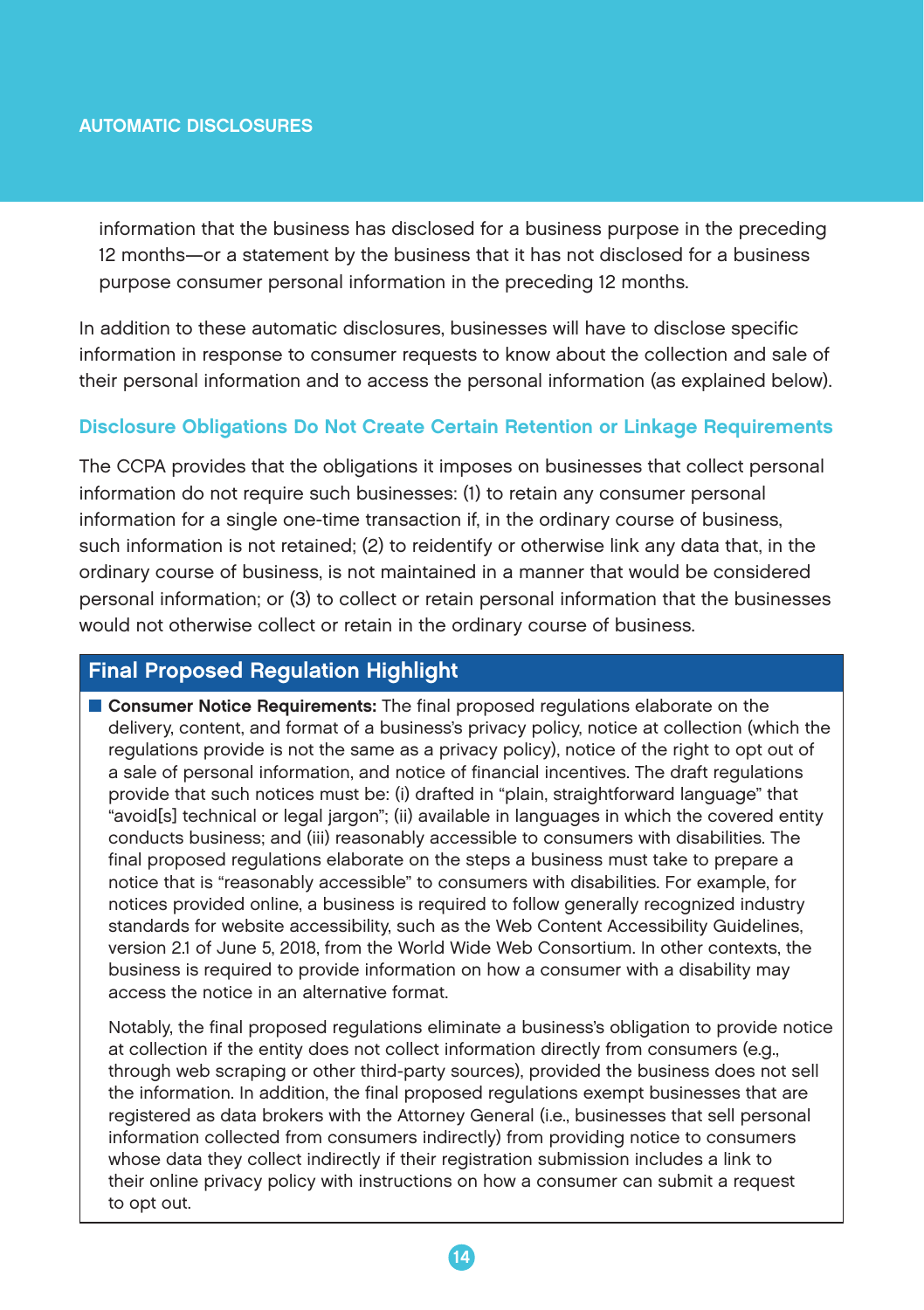# Final Proposed Regulation Highlight

**Privacy Policy Content and Format:** The final proposed regulations add privacy disclosures beyond those identified in the text of the CCPA. For example, a covered business must provide instructions for submitting a verifiable request, the general process the business will use to verify the consumer request, and instructions on how an authorized agent can make a request on the consumer's behalf.

Another draft privacy policy disclosure applies to any business that knows or reasonably should know that it annually buys, receives for the business's commercial purposes, sells, or shares for commercial purposes the personal information of 10 million or more consumers. Such entities must disclose certain metrics concerning the number of consumer requests received, complied with, and denied, as well as average response time.

The final proposed regulations also dictate the format of a privacy policy, requiring, among other provisions, that the policy be presented in a "readable" format (e.g., visible on a smaller device such as a mobile phone or tablet), be reasonably accessible to consumers with disabilities, and be available in a format that allows consumers to print out the policy as a document.

# Action Items

- Create a description of consumer rights set forth in the CCPA.
- $\checkmark$  Draft a description of the business or commercial purpose for sharing and selling consumer personal information.
- Update your online privacy policy and/or company website to comply with CCPA disclosure obligations.

#### KEY CONSUMER RIGHTS

In addition to providing disclosures, businesses will have to respond to verifiable consumer requests regarding the company's collection, sale, and sharing of personal information; requests to delete personal information; and requests to opt out of the sale of personal information.

15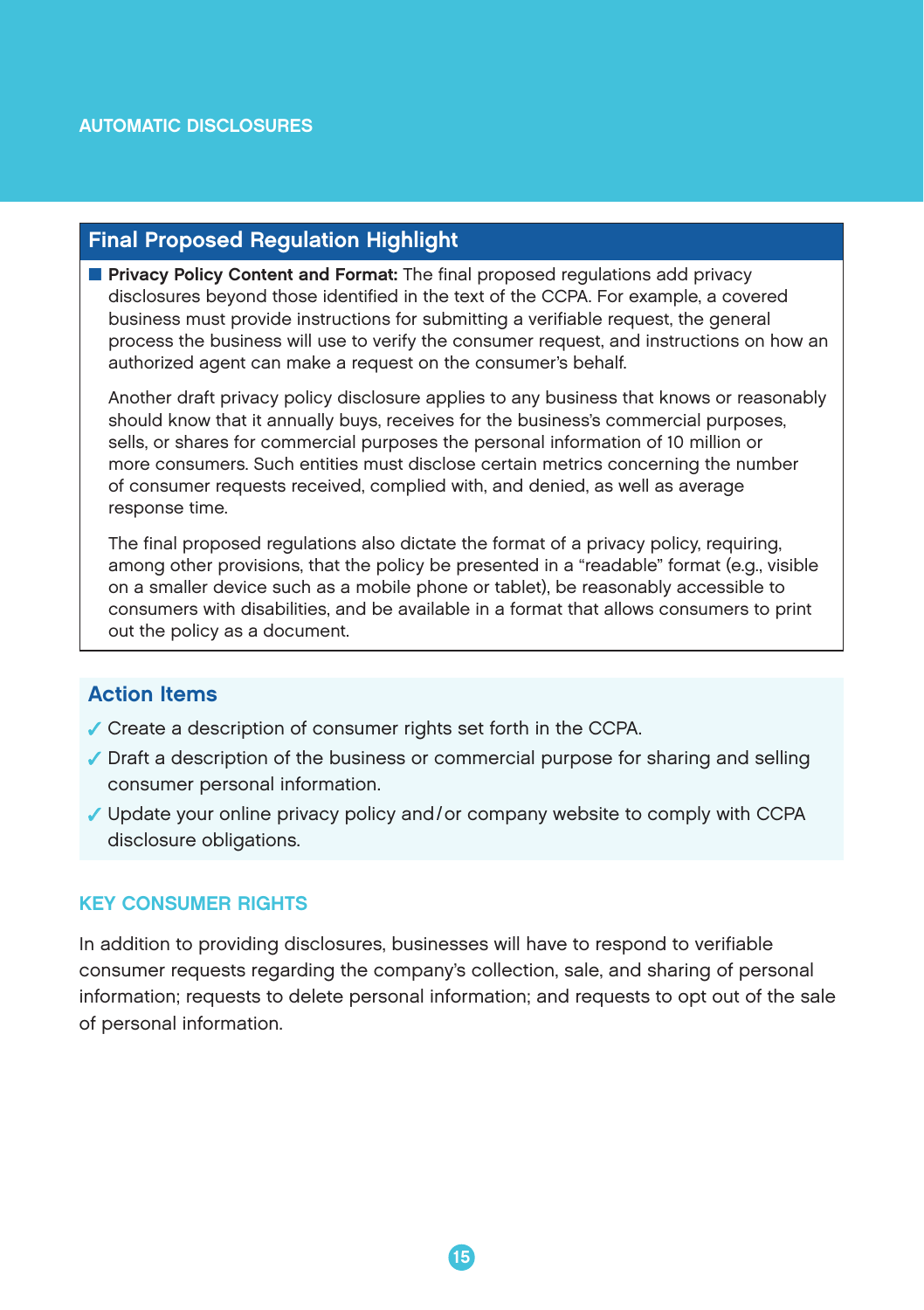# <span id="page-17-0"></span>RIGHT TO KNOW AND ACCESS4

# **Overview**

Upon a verifiable consumer request, a business must disclose the following information to the requesting consumer:

- The categories of the consumer's personal information that the business collected;
- The categories of sources from which the business collected the consumer's personal information;
- The categories of the consumer's personal information that the business sold, and the categories of third parties to which it sold the personal information;
- The categories of the consumer's personal information that the business disclosed for a business purpose, and the categories of third parties to which it disclosed the personal information;
- The business or commercial purpose for collecting or selling the consumer's personal information;
- The categories of third parties with whom the business shared the consumer's personal information; and
- The specific pieces of personal information the business has collected about the requesting consumer.

A business is not obligated, however, to provide this information to the same consumer more than twice in a 12-month period.

# Submission of Consumer Requests

Businesses must make two or more designated methods reasonably available to consumers to submit a disclosure request, one of which must include a toll-free telephone number. Any business that maintains an internet website is further required to make the website available to consumers to submit disclosure requests. However, businesses that operate exclusively online and have a direct relationship with consumers need only provide consumers an email address for disclosure requests.

<sup>4</sup> Cal. Civ. Code § 1798.100(a); § 1798.110(a)–(b); § 1798.115(a)–(b); § 1798.130(a)(4).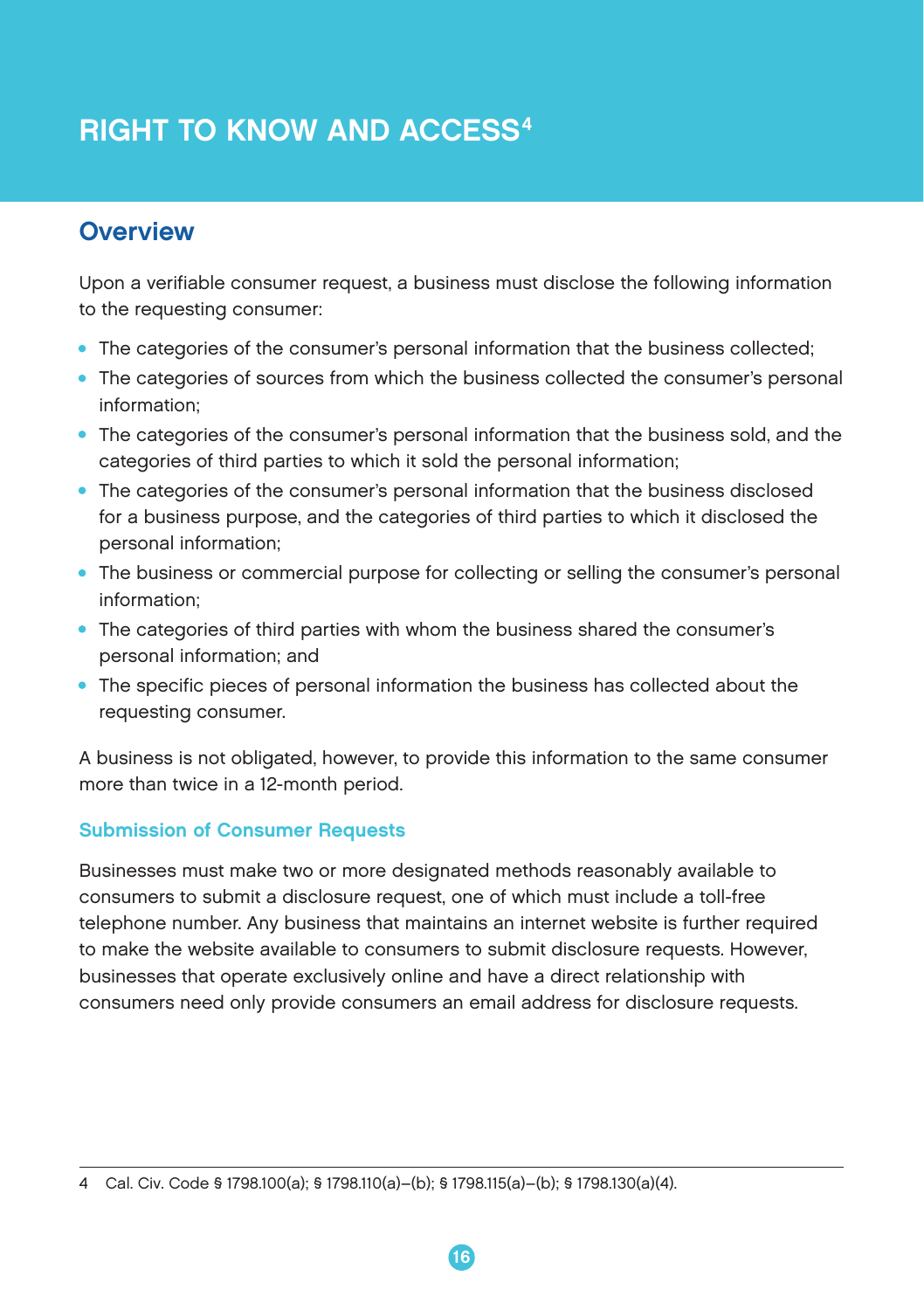# Action Items

- Establish a method and process for the submission of consumer requests concerning personal information.
- Draft a written description of the consumer request submission process for publication on the company website.
- Establish internal procedures for fielding, researching, and responding to consumer requests.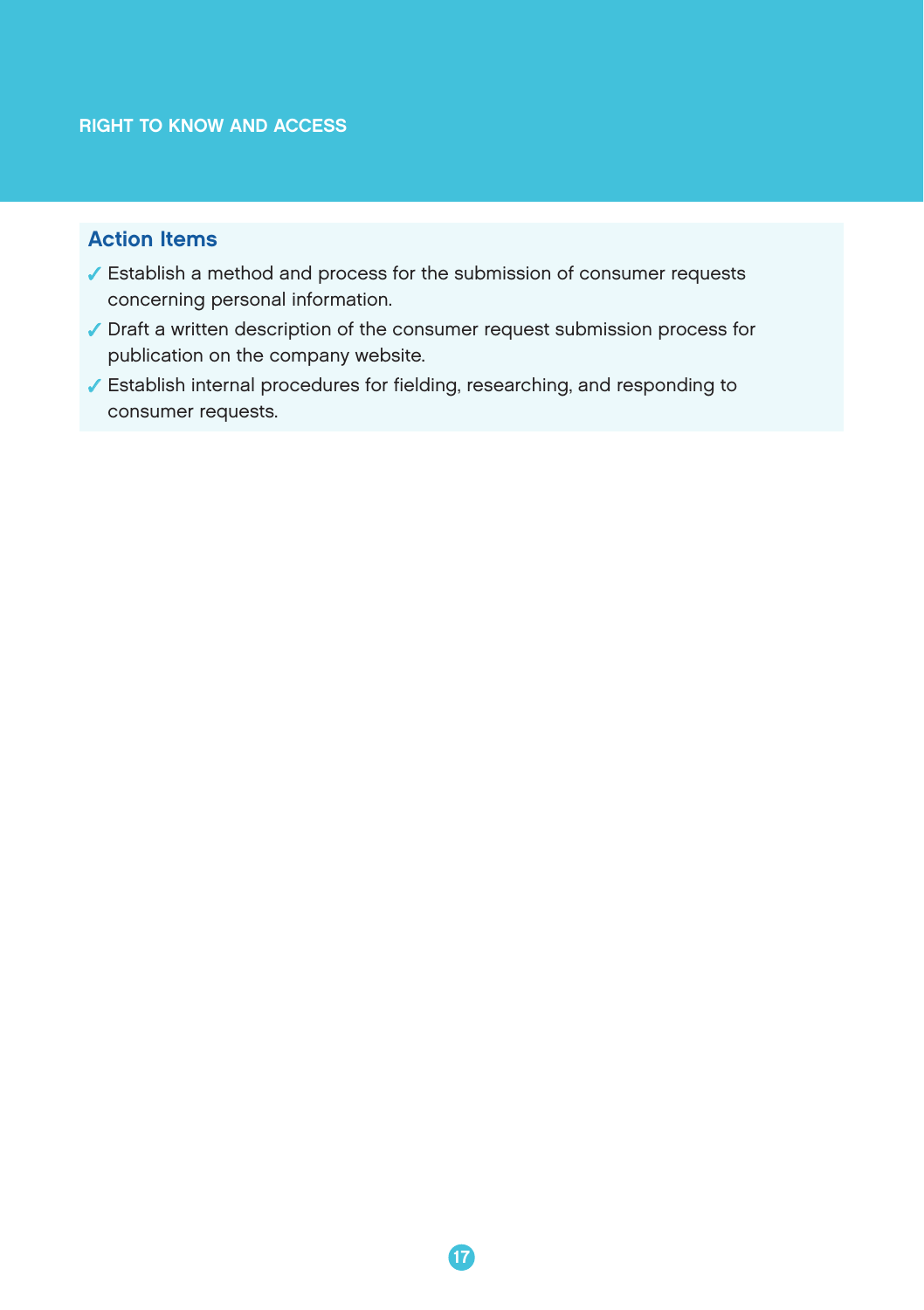# <span id="page-19-0"></span>RIGHT TO REQUIRE DELETION OF CONSUMER PERSONAL INFORMATION5

# **Overview**

The CCPA establishes a consumer's right to request that a business delete any personal information that the business has collected from the consumer—and requires businesses to disclose this right to consumers. If a business receives such a request from a consumer, it must delete the consumer's personal information from its records and direct any service providers to delete the consumer's personal information from the service provider's records.

# Exceptions to the Requirement to Delete Consumer Personal Information Upon Request

The CCPA lists several exceptions to a consumer's right to require a business to delete his or her personal information. Specifically, a business may deny a verified request if the business can demonstrate that the information is necessary to:

- Complete the transaction for which the personal information was collected, fulfill the terms of a written warranty or product recall conducted in accordance with federal law, provide a good or service requested by the consumer (or one reasonably anticipated within the context of the business's ongoing business relationship with the consumer), or otherwise perform a contract with the consumer;
- Detect security incidents; protect against malicious, deceptive, fraudulent, or illegal activity; or prosecute those responsible for that activity;
- Debug to identify and repair errors that impair existing intended functionality;
- Exercise free speech, ensure the right of another consumer to exercise his or her right of free speech, or exercise another right provided for by law;
- Comply with the California Electronic Communications Privacy Act:
- Engage scientific, historical, or statistical public-interest research in limited circumstances;
- Enable solely internal uses that are reasonably aligned with the expectation of the consumer on the basis of the consumer's relationship with the business;
- Comply with a legal obligation; or
- Otherwise use the consumer's personal information, internally, in a lawful manner that is compatible with the context in which the consumer provided the information.

<sup>5</sup> Cal. Civ. Code § 1798.105.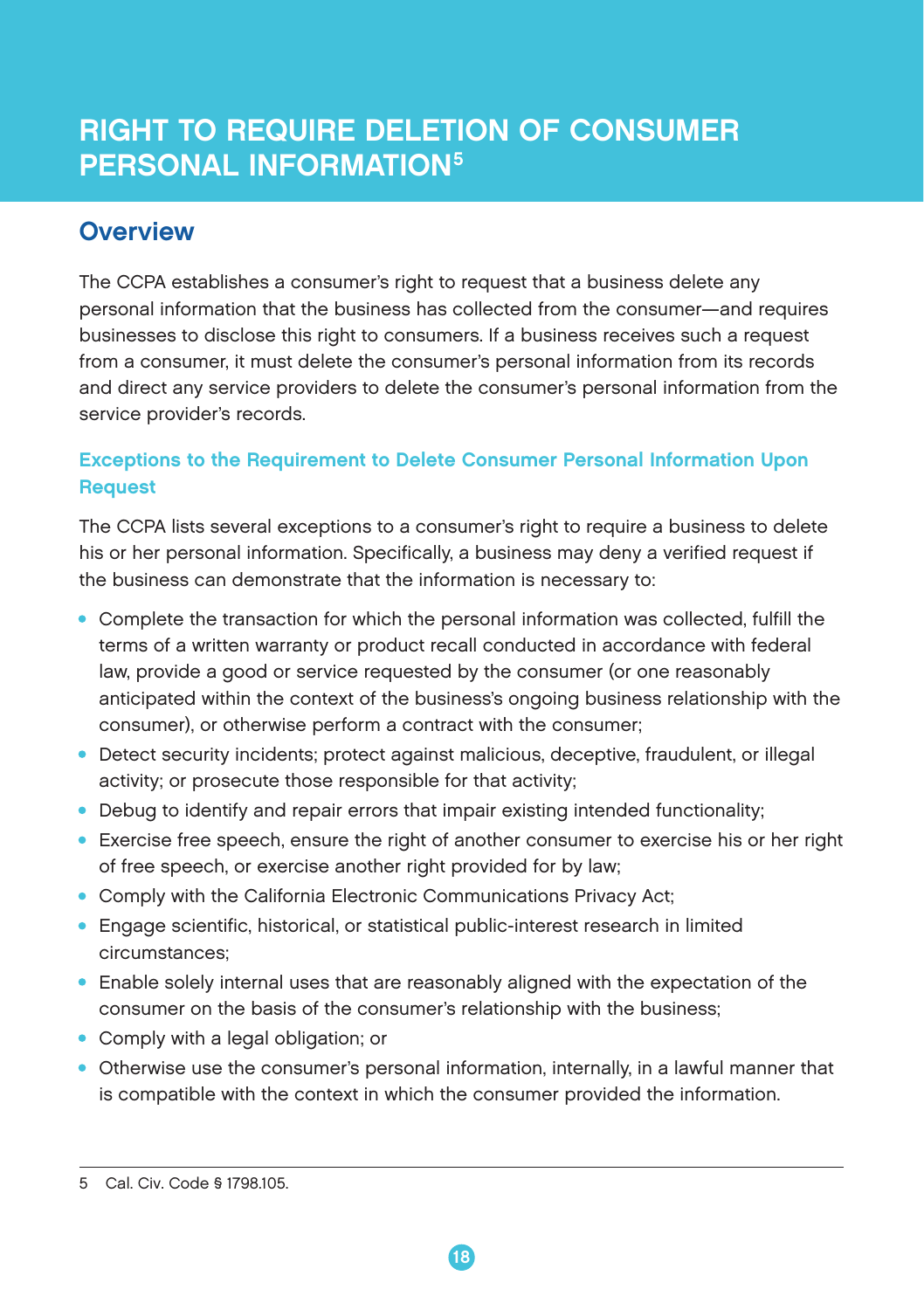#### RIGHT TO REQUIRE DELETION OF CONSUMER PERSONAL INFORMATION

If the business denies a consumer request under the CCPA, it must inform the consumer of the reasons for not taking action and any right to appeal the decision to the business.

# Action Items

- Establish an internal process for dealing with, validating, and logging consumer deletion requests.
- $\checkmark$  Identify exceptions to the deletion requirement that are relevant to your business.
- Establish a communications protocol for responding to consumer deletion requests.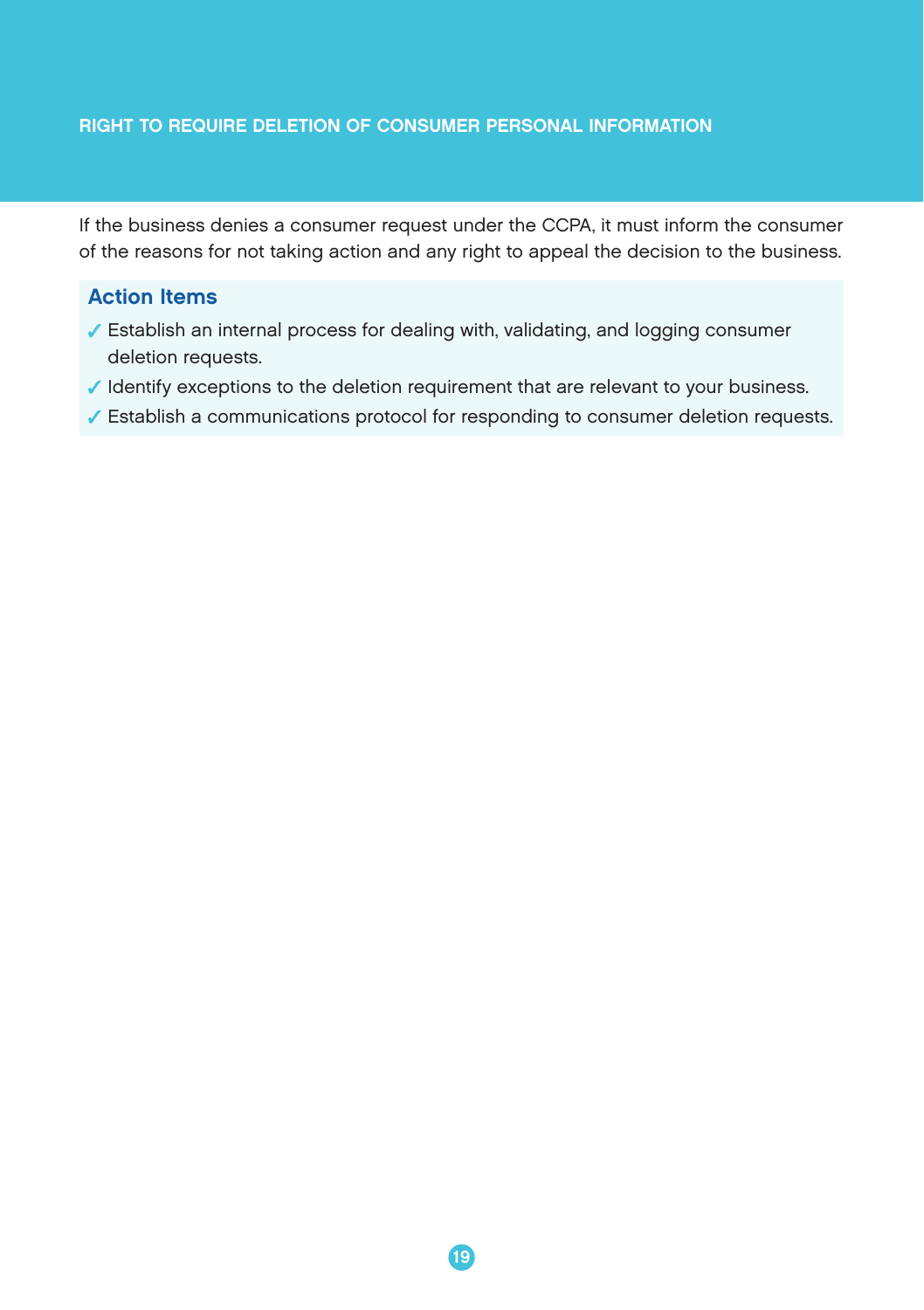# <span id="page-21-0"></span>RIGHT TO OPT OUT OF THE SALE OF PERSONAL **INFORMATION<sup>6</sup>**

# **Overview**

The CCPA allows consumers to prohibit a business from selling their personal information. This is referred to as the "right to opt out." In addition, businesses must affirmatively obtain permission from consumers who are at least 13 and less than 16 years of age, and parental consent from minors younger than age 13, before selling their personal information.

# Opt Out

A consumer has the right, at any time, to direct a business that sells the consumer's personal information to third parties not to sell the consumer's personal information. Businesses that sell consumer personal information must provide notice to consumers that consumer personal information may be sold and that consumers have the right to opt out of the sale of such information.

The CCPA requires that businesses provide a clear link on their homepage titled "Do not sell my personal information" that will direct consumers to a webpage that enables them to opt out of the sale of their personal information. Moreover, businesses cannot require a consumer to create an account in order to effectuate this opt-out right. Businesses also must provide a description of the opt-out rights, as well as a separate link to the "Do not sell my personal information" webpage, in their online privacy policies, other business policies, or any California-specific description of consumers' privacy rights.

A business that has received direction from a consumer not to sell the consumer's personal information or, in the case of a minor consumer's personal information, has not received consent to sell that personal information is prohibited from selling the consumer's personal information.

# Opt Out: Requests to Sell Information After Opt-Out and Third-Party Data Sales

Once a consumer has exercised the opt-out rights, a business may not request that the consumer authorize the sale of the consumer's personal information for at least 12 months.

In addition, a third party that receives a consumer's personal information from a business may not sell the consumer's personal information unless the consumer receives explicit notice and has an opportunity to opt out.

<sup>6</sup> Cal. Civ. Code § 1798.120(a); § 1798.135(a)(5); § 1798.120(d); § 1798.115(d); § 1798.130; § 1798.135.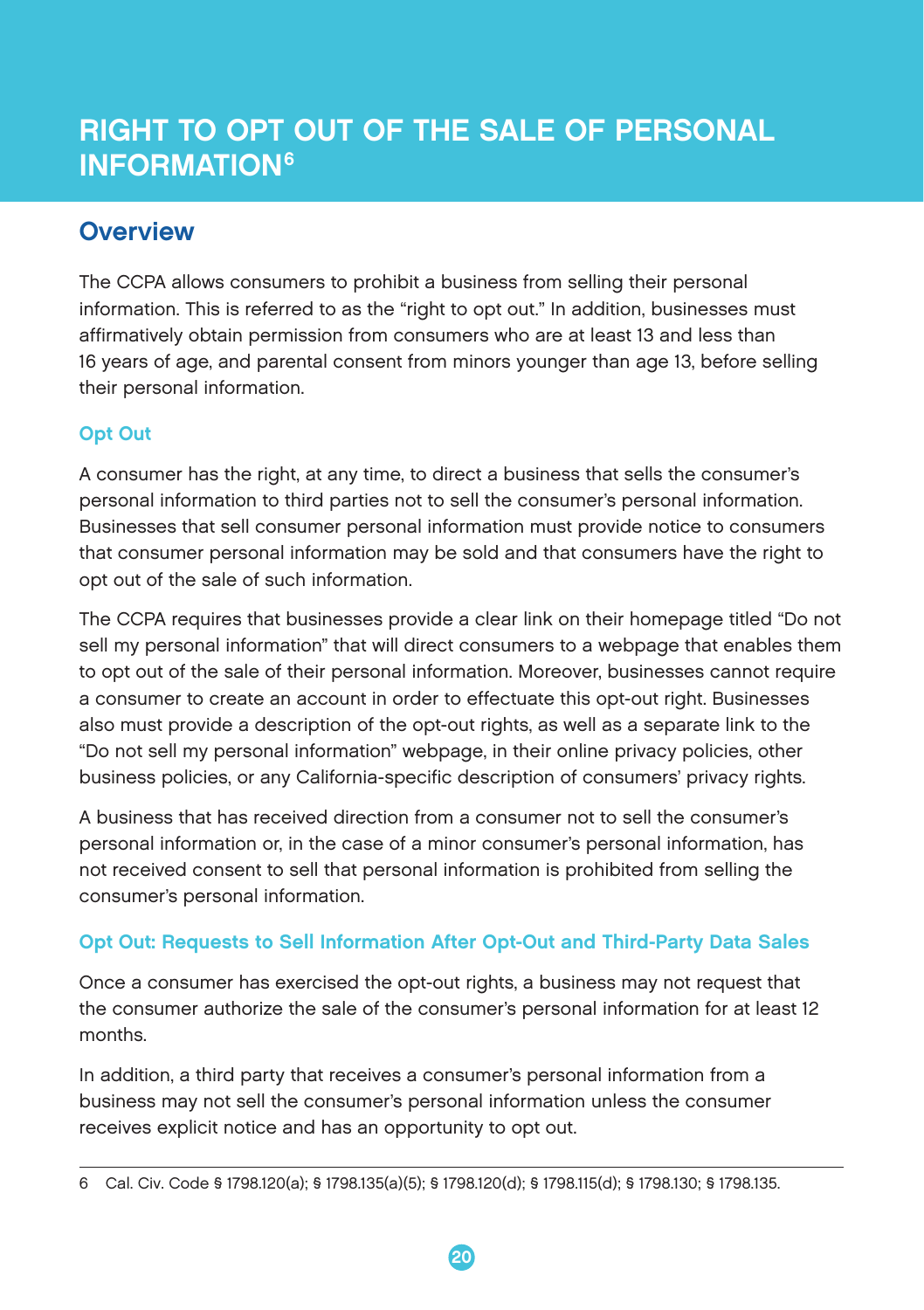# Action Items

- Create a "Do not sell my personal information" link/website to satisfy CCPA opt-out rules.
- Update your online privacy policy and website to satisfy opt-out requirements.
- Establish a process for tracking consumer opt-outs and segregating consumer personal information sold to third parties.
- If your business is a third-party recipient of consumer personal information, establish a process for providing notice to relevant consumers of any sale of their personal information.
- Establish a toll-free telephone number and website for consumer requests.
- Create an internal process for responding to requests that include reasonable consumer authentication requirements and comply with the CCPA's time limit and format requirements.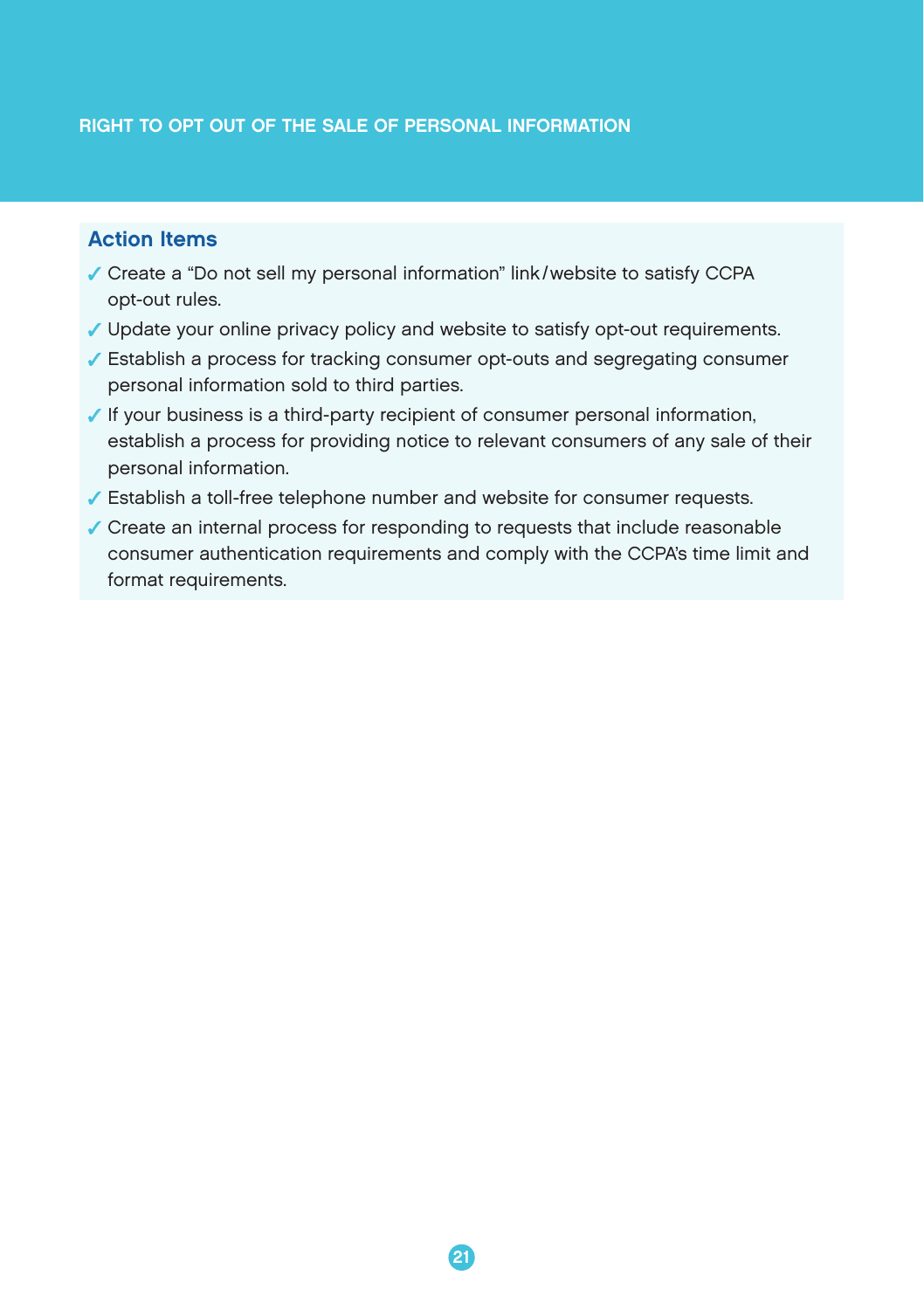# <span id="page-23-0"></span>RIGHT TO EQUAL SERVICE AND NONDISCRIMINATION7

# **Overview**

The CCPA does not permit a business to discriminate against a consumer because the consumer exercised any of the rights in the statute. For example, businesses may not do the following after a consumer exercises CCPA rights:

- Deny goods or services to the consumer;
- Charge the consumer different prices or rates for goods or services, including through the use of discounts or other benefits or imposing penalties; or
- Provide different levels or qualities of goods or services to the consumer.

# Exceptions to the Differential Treatment Ban

A business may, however, charge a consumer a different price or rate, or provide a different level of goods or services to the consumer, if that difference is reasonably related to the value provided to the business by the consumer's data.

Businesses also are permitted to offer, on an opt-in basis, "financial incentives" to compensate consumers for the use of their data, but not if the financial incentives are "unjust, unreasonable, coercive, or usurious in nature." For example, a business can offer payments as compensation to consumers who are willing to have their data shared or sold to third parties.

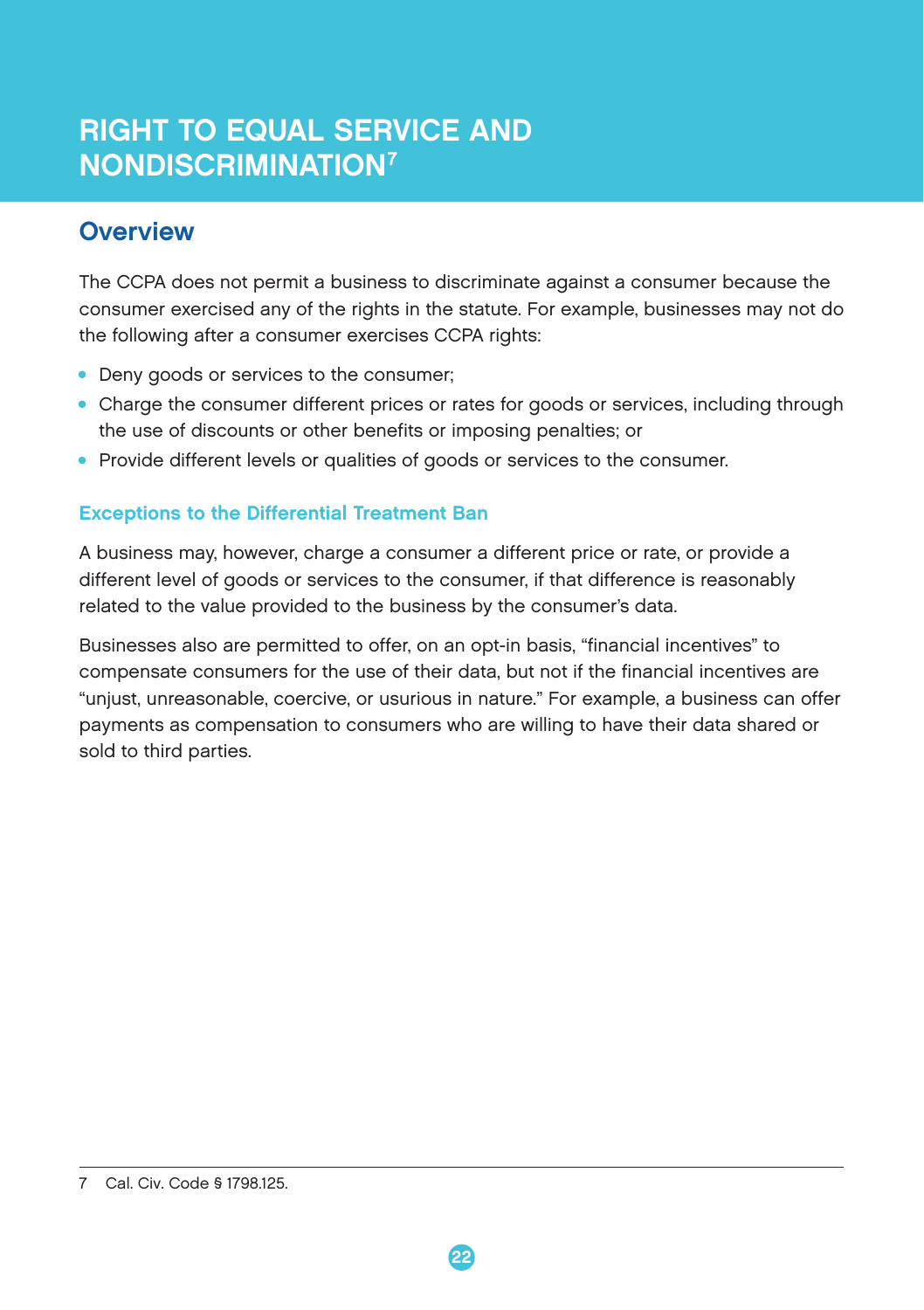# Final Proposed Regulation Highlight

**Responses to Access, Deletion, and Opt-Out Requests:** The final proposed regulations give timing requirements for consumer requests. Within 10 business days of receiving a request for information or deletion, a business must confirm receipt and explain in general to the consumer the procedures for identity verification and request processing, as well as when the consumer can expect to receive a substantive response. The business must give the substantive response within 45 calendar days, or the business can take up to an additional 45 calendar days if it gives the consumer notice and an explanation for the delay.

Upon receiving a request to opt out of the sale of personal information, a business must comply with the request as soon as possible, but no later than 15 business days from the date of receipt.

The final proposed regulations also clarify that a business can respond to a deletion request by either permanently erasing personal information from existing systems, deidentifying the personal information, or aggregating the personal information.

Additionally, the final proposed regulations require that if a business denies a consumer's request to delete, it must ask the consumer if he or she would like to opt out of the sale of his or her personal information, if the business sells personal information and the consumer has not made an opt-out request.

Finally, under the final proposed regulations, covered businesses cannot disclose sensitive data, such as Social Security numbers, driver's license or other government ID numbers, financial account numbers, health insurance or medical identification numbers, account passwords, security questions and answers, or certain biometric data, in their response to a consumer request for specific pieces of personal information. But the covered business must still inform the consumer with sufficient particularity that it has collected the type of information.

- **E** Verification of Consumer Requests: The final proposed regulations require a business to establish, document, and comply with a "reasonable method" of verifying the identity of a consumer who makes a request for information or deletion. The method by which a business chooses to verify must be scaled to the sensitivity of the data request. To that end, the final proposed regulations provide factors a business should consider when implementing a verification method, including:
	- Where feasible, matching the identifying information provided by the consumer to the personal information already maintained by the business;
	- Avoiding collection of certain sensitive personal information, such as a Social Security number or driver's license number; and
	- Considering the type, sensitivity, and value of personal information maintained by the consumer; the risk of harm to the consumer from unauthorized access or deletion; or the likelihood that the request is fraudulent or malicious.

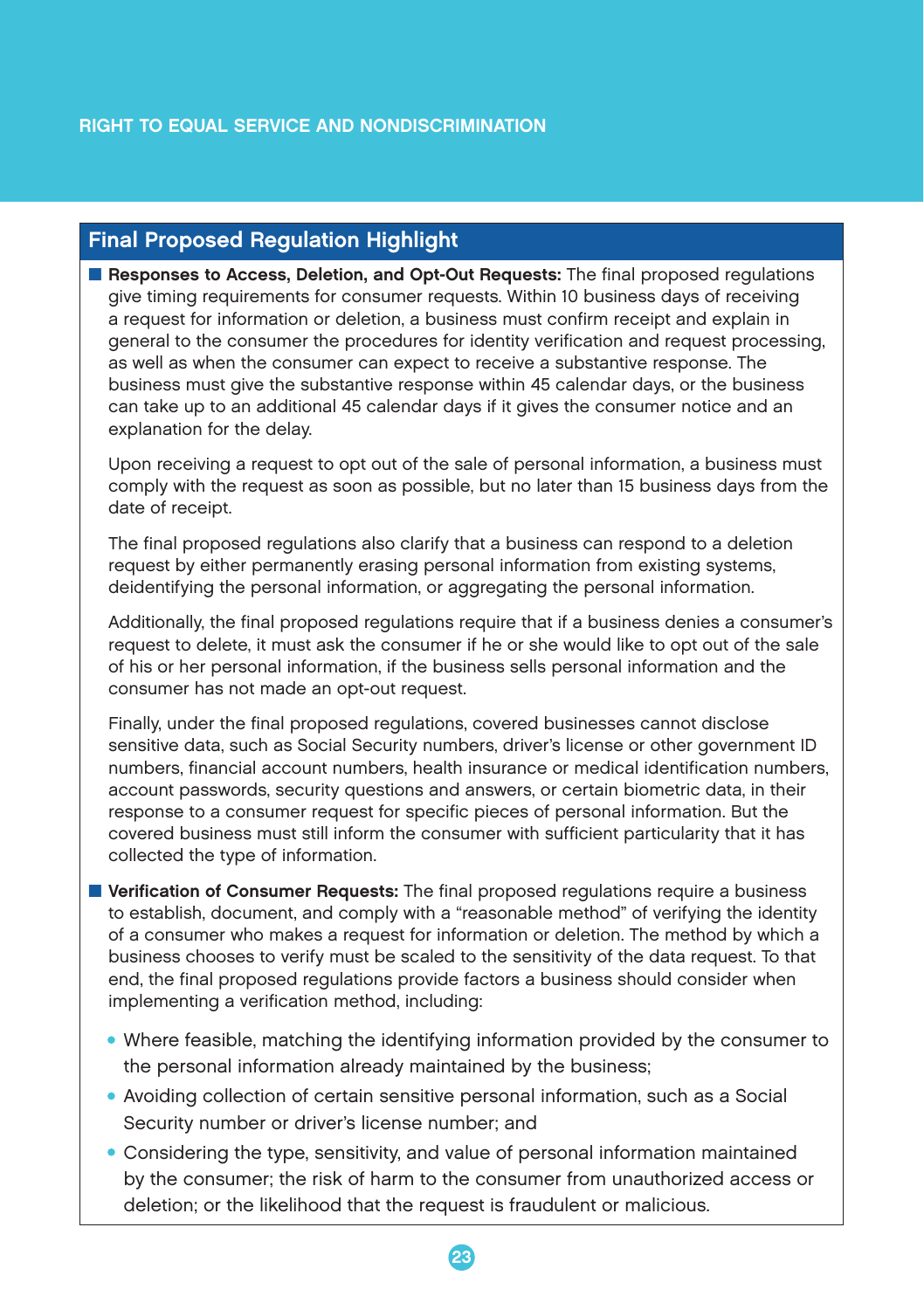# Action Items

- Calculate the value of consumer personal information to your business.
- Consider developing financial incentive programs that comply with the CCPA.

24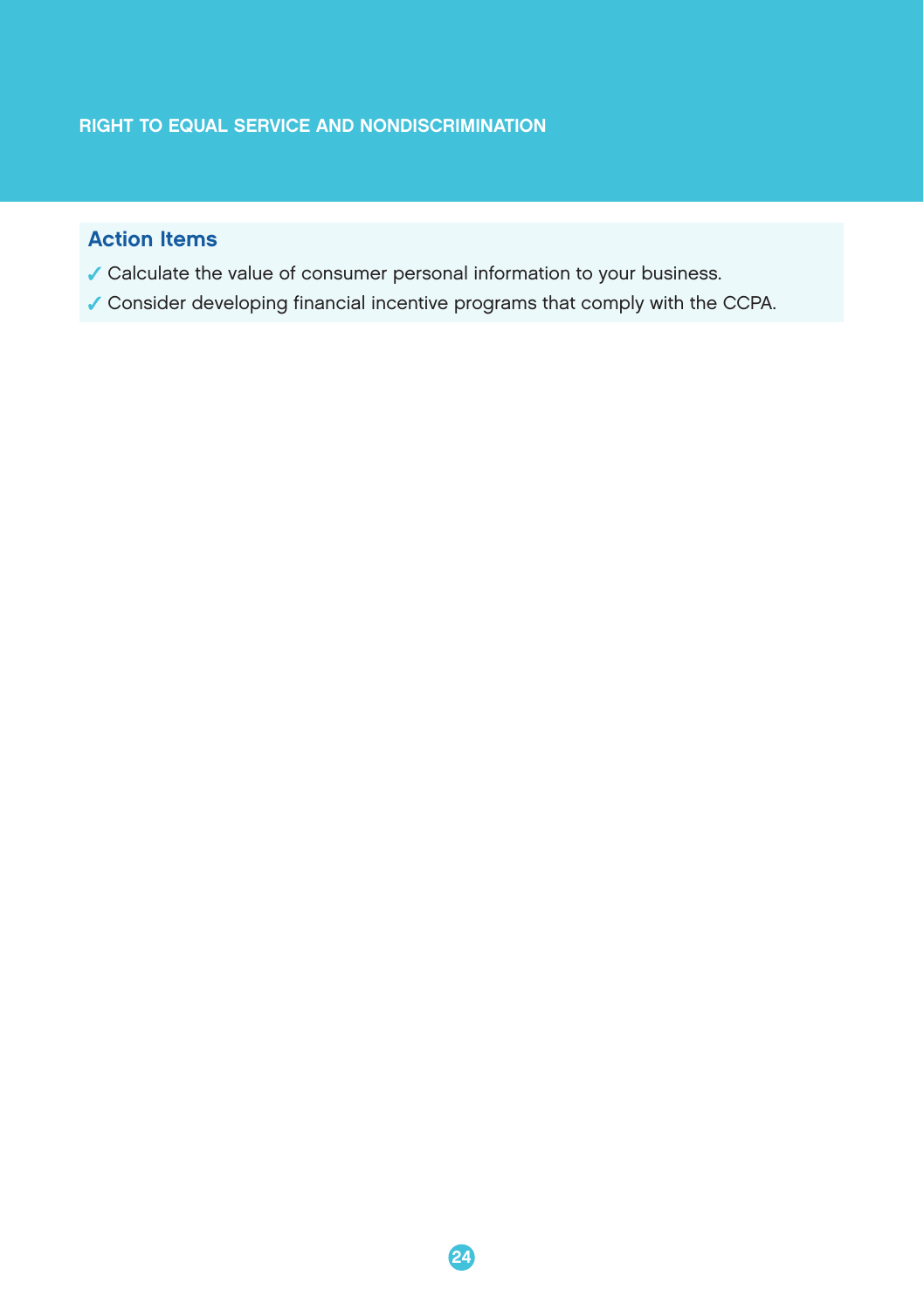# <span id="page-26-0"></span>**Overview**

The California Attorney General may recover statutory damages for violations of the CCPA that are not cured within 30 days of notice to the business (up to \$7,500 per intentional violation and up to \$2,500 per unintentional violation). The statute also provides for a limited private right of action for a consumer when certain of his or her personal information is subject to an unauthorized access and exfiltration, theft, or disclosure as a result of the business's violation of its duty to implement and maintain reasonable security procedures and practices. The California Attorney General may also adopt additional regulations setting forth rules and procedures to follow when fulfilling verifiable consumer requests or any regulation necessary to further the CCPA's purpose. The Attorney General's expanded regulation-making power exposes businesses to additional compliance obligations.

# **The Private Right of Action**

In an effort to remedy violations of the duty to implement and maintain "reasonable security procedures and practices" commensurate with the nature of personal information collected and maintained by companies, the CCPA creates a limited private right of action for a consumer "whose nonencrypted and nonredacted personal information . . . is subject to an unauthorized access and exfiltration, theft, or disclosure as a result of the business's violation of" this duty. An injured consumer can recover between \$100 and \$750 per violation, or actual damages (whichever is greater), but first must give the defendant notice of the violation(s), and 30 days to cure the violation(s), before filing a lawsuit. If the business is able to cure the problem within the 30-day window, statutory damages become unavailable to the consumer.

Importantly, the CCPA incorporates by reference the narrower definition of "personal information" set forth in section 1798.81.5(d)(1)(A) for use in determining the viability of a private right of action. This section defines "personal information" as: (i) an individual's first name (or initial) and last name, in combination with certain government-issued identification, certain financial information that would permit access to an individual's financial account, medical or health insurance information, or certain biometric data; or (ii) a username or email address in combination with a password or security question and answer that would permit access to an online account.

<sup>8</sup> Cal. Civ. Code § 1798.155; § 1798.150; § 1798.185.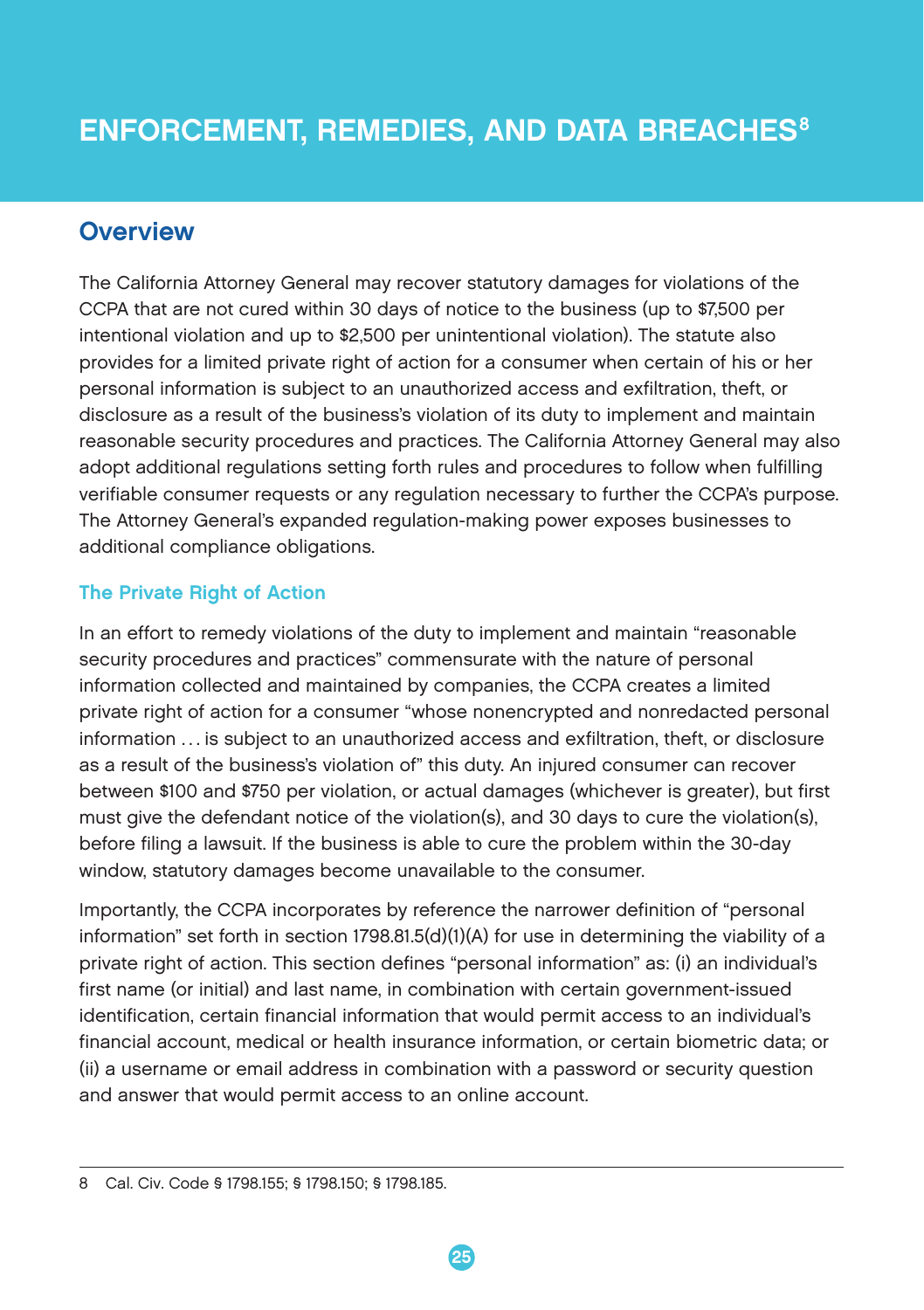#### Current California Data Breach Law Remains Largely Intact

The CCPA leaves intact the current California data breach notification statute, § 1798.82. For example, data breach notification requirements will continue to be triggered only in the case of breaches involving the narrower categories of personal information set forth in section 1798.82(h), rather than the more expansive definition of "personal information" found in the CCPA for purposes of businesses' notice obligations and consumer rights.<sup>9</sup>

# Action Items

- Review your network security to ensure that standards are reasonable—particularly with regard to the collection and maintenance of consumer personal information.
- $\checkmark$  Tailor mechanisms to process and fulfill verifiable consumer requests such that they comply with the California Attorney General's rules and procedures, once those rules and procedures are finalized.
- ✔ Upgrade your network security as necessary.
- I dentify appropriate encryption solutions and policies.
- Identify applicable cybersecurity legal requirements (e.g., HIPAA, GLBA) and standards (e.g., NIST, CIS, ISO, COBIT, PCI DSS).
- Conduct a privileged assessment of your cybersecurity program and map to applicable legal requirements and standards.
- $\sqrt{\ }$  Review and revise your incident response plan.
- Address governance issues, including how and when executive leadership manages cybersecurity and the involvement of independent directors.
- Evaluate the risk profile and appetite of your company and current levels of applicable insurance coverage, and assess the need for additional coverage.

<sup>9</sup> The section 1798.82(h) definition of "personal information" is nearly identical to the definition of "personal information" in section 1798.81.5(d)(1)(A), which is incorporated for purposes of the CCPA's private right of action. The only difference between sections 1798.81.5(d)(1)(A) and 1798.82(h) is that section 1798.81.5(d)(1)(A) does not include "[i]nformation or data collected through the use or operation of an automated license plate recognition system, as defined in Section 1798.90.5" in the definition of "personal information." For additional information about the definitions, please see the glossary at the end of this guide.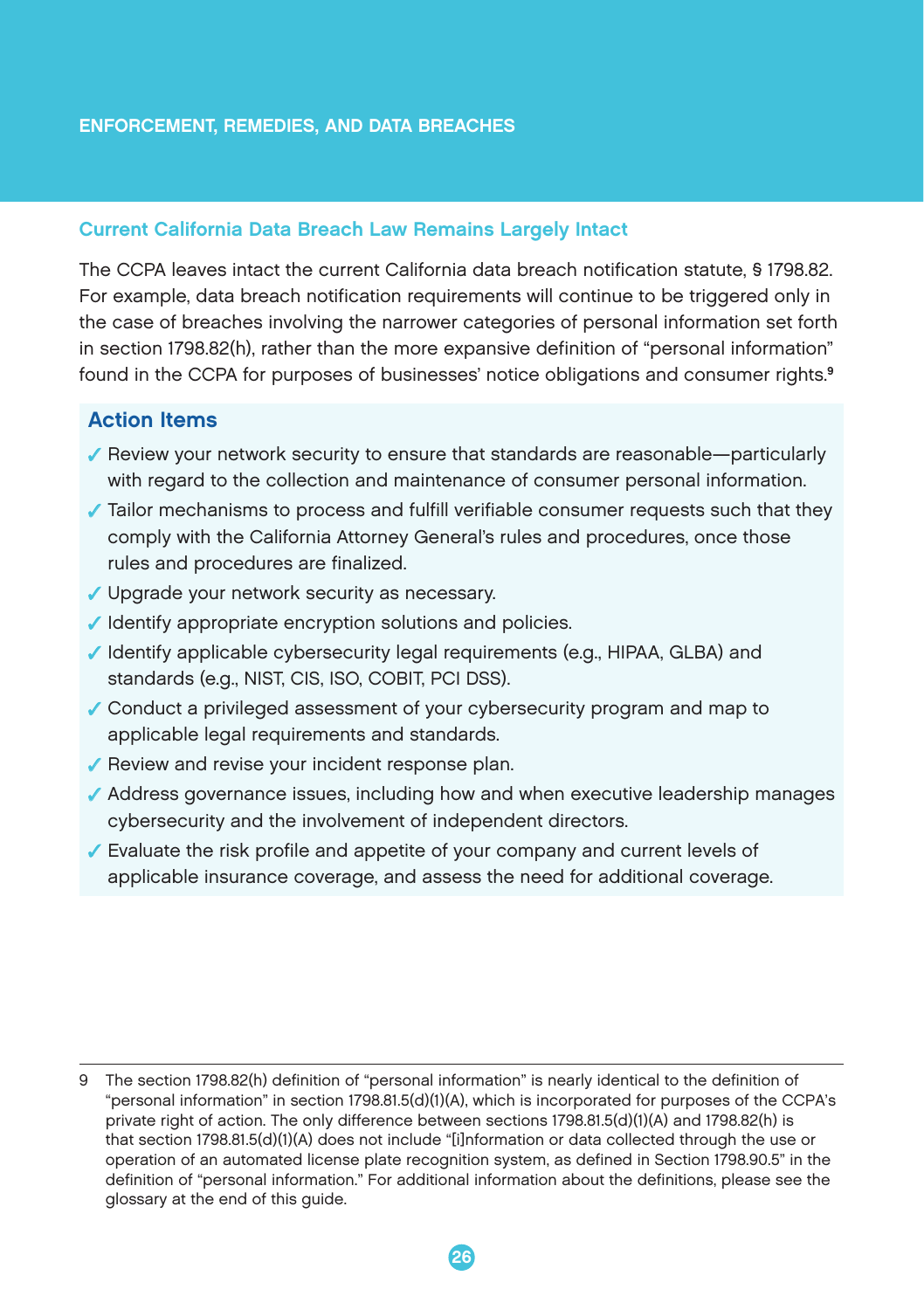# <span id="page-28-0"></span>SIGNIFICANT MISCELLANEOUS PROVISIONS<sup>10</sup>

# **Overview**

There are a number of other notable provisions in the CCPA. Below are three examples:

- Ability to Seek an Attorney General Opinion: The CCPA allows businesses and third parties to seek an opinion of the Attorney General for guidance concerning how to comply with the provisions of the law.
- Ability to Cure: The statute also gives businesses 30 days from the date they are notified of noncompliance by the Attorney General to cure any related violations.
- Creation of a Consumer Privacy Fund: The CCPA creates a Consumer Privacy Fund ("CPF") within the General Fund of the State Treasury. The purpose of the CPF is to offset any costs incurred by the Attorney General's office in carrying out its duties under the CCPA, as well as any costs incurred by the state courts in connection with actions brought to enforce the statute. Any civil penalties and the proceeds of any settlements resulting from the Attorney General's enforcement actions will be directed into the CPF.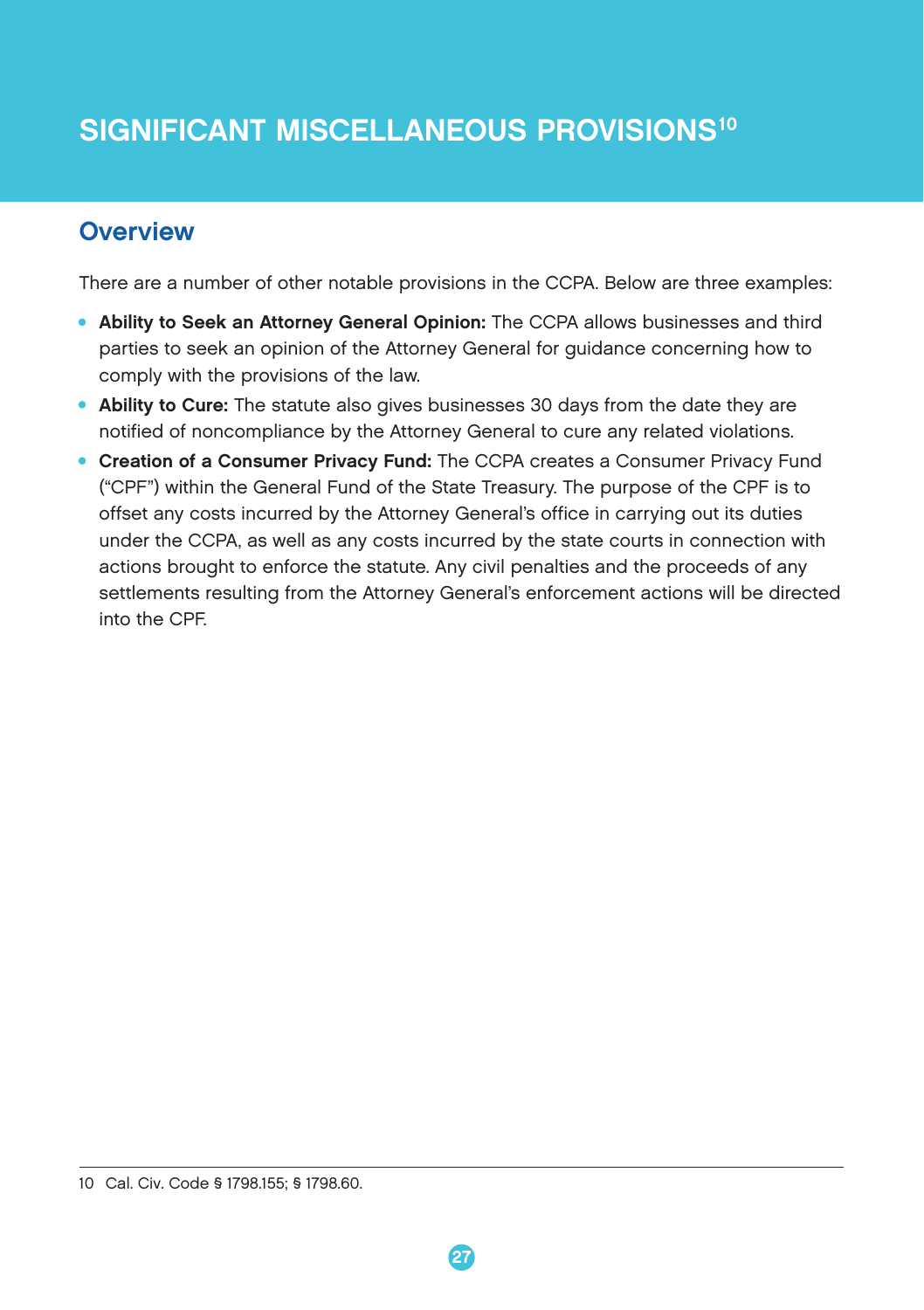# <span id="page-29-0"></span>GDPR COMPARISON

# **Overview**

The CCPA is often compared to the European Union's General Data Protection Regulation ("GDPR"). While both laws provide rights to individuals, the CCPA and the GDPR differ in many respects. The GDPR is a far-reaching regulation that encompasses a broad array of compliance topics, including, *inter alia*, personal data processing principles, the legal basis for personal data processing, various rights for data subjects, accountability measures, governance mechanisms for data processing, data security requirements, data breach notification obligations, and conditions for the international transfer of personal data outside the European Union. In contrast, the CCPA focuses on providing consumers more information about businesses' collection, use, disclosure, and sale of consumers' personal information and giving them more control over their personal information.

| <b>TOPIC</b>                | <b>GDPR</b>                                                                                                                                  | <b>CCPA</b>                                                                                                                                                                                            |
|-----------------------------|----------------------------------------------------------------------------------------------------------------------------------------------|--------------------------------------------------------------------------------------------------------------------------------------------------------------------------------------------------------|
| Whose data is<br>protected? | Data subjects (i.e., natural<br>persons).                                                                                                    | Consumers (i.e., California residents).                                                                                                                                                                |
| Scope                       | Omnibus law on wide<br>range of topics, including<br>notice, legal basis, cross-<br>border data transfers, data<br>breach notification, etc. | Focuses primarily on consumer rights<br>and disclosures required to consumers.                                                                                                                         |
| Who is regulated?           | Data controllers and data<br>processors.                                                                                                     | Businesses, service providers, and third<br>parties. Businesses have the most CCPA<br>obligations.                                                                                                     |
| Personal information        | Any information relating to<br>an identified or identifiable<br>data subject.                                                                | Any information that identifies; relates<br>to; describes; is capable of being<br>associated with, or may reasonably<br>be linked, directly or indirectly, with a<br>particular consumer or household. |
| Individual rights           | Access, deletion,<br>rectification, objection,<br>data portability, not to<br>be subject to automated<br>decision making, etc.               | Access, opt out of sale, deletion, equal<br>services.                                                                                                                                                  |

# Comparison Highlights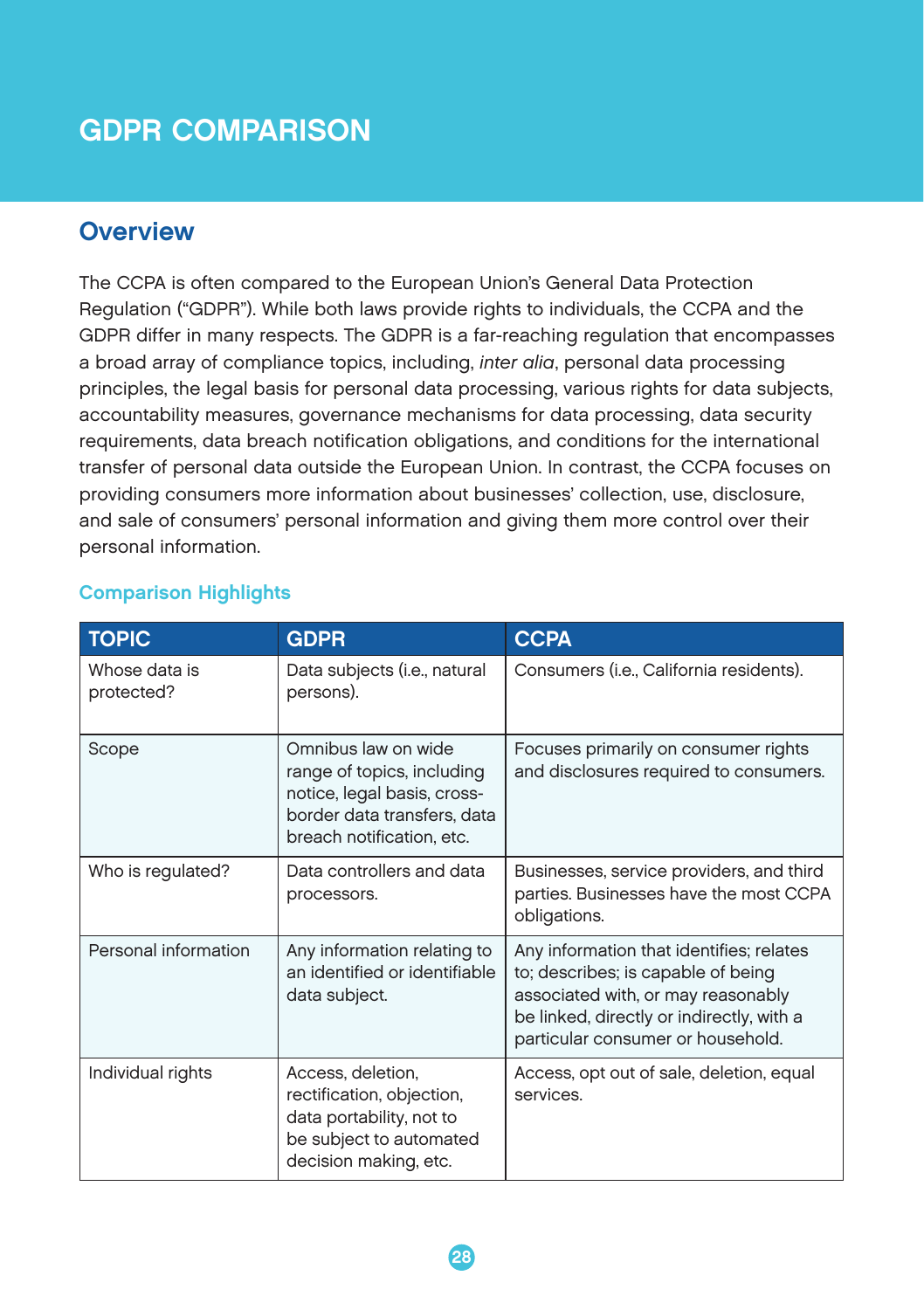# GDPR COMPARISON

| <b>TOPIC</b>                                                | <b>GDPR</b>                                                                                                                                                                                          | <b>CCPA</b>                                                                                                                                                                                                                                                                                                                                                                         |
|-------------------------------------------------------------|------------------------------------------------------------------------------------------------------------------------------------------------------------------------------------------------------|-------------------------------------------------------------------------------------------------------------------------------------------------------------------------------------------------------------------------------------------------------------------------------------------------------------------------------------------------------------------------------------|
| Legal basis required<br>to process personal<br>information? | Yes.                                                                                                                                                                                                 | No.                                                                                                                                                                                                                                                                                                                                                                                 |
| Notice requirements                                         | Identity of controller, the<br>personal data processed,<br>purpose of processing,<br>legal basis, recipients,<br>data transfer (and<br>mechanism), retention<br>period, data subject rights,<br>etc. | Personal information collected,<br>disclosed for a business purpose, or<br>sold in the last 12 months; the source of<br>the personal information and purpose of<br>the collection; categories of third parties<br>with whom personal information is<br>shared; the purpose for selling personal<br>information; a description of consumer<br>rights and how to exercise the rights. |
| Service providers                                           | Must execute a written<br>data processing<br>agreement that describes<br>the processing and<br>imposes numerous<br>limitations and obligations<br>on the processor.                                  | Must execute a written agreement that<br>prohibits retaining, using, or disclosing<br>the personal information for any purpose<br>other than performing the services<br>specified in the agreement.                                                                                                                                                                                 |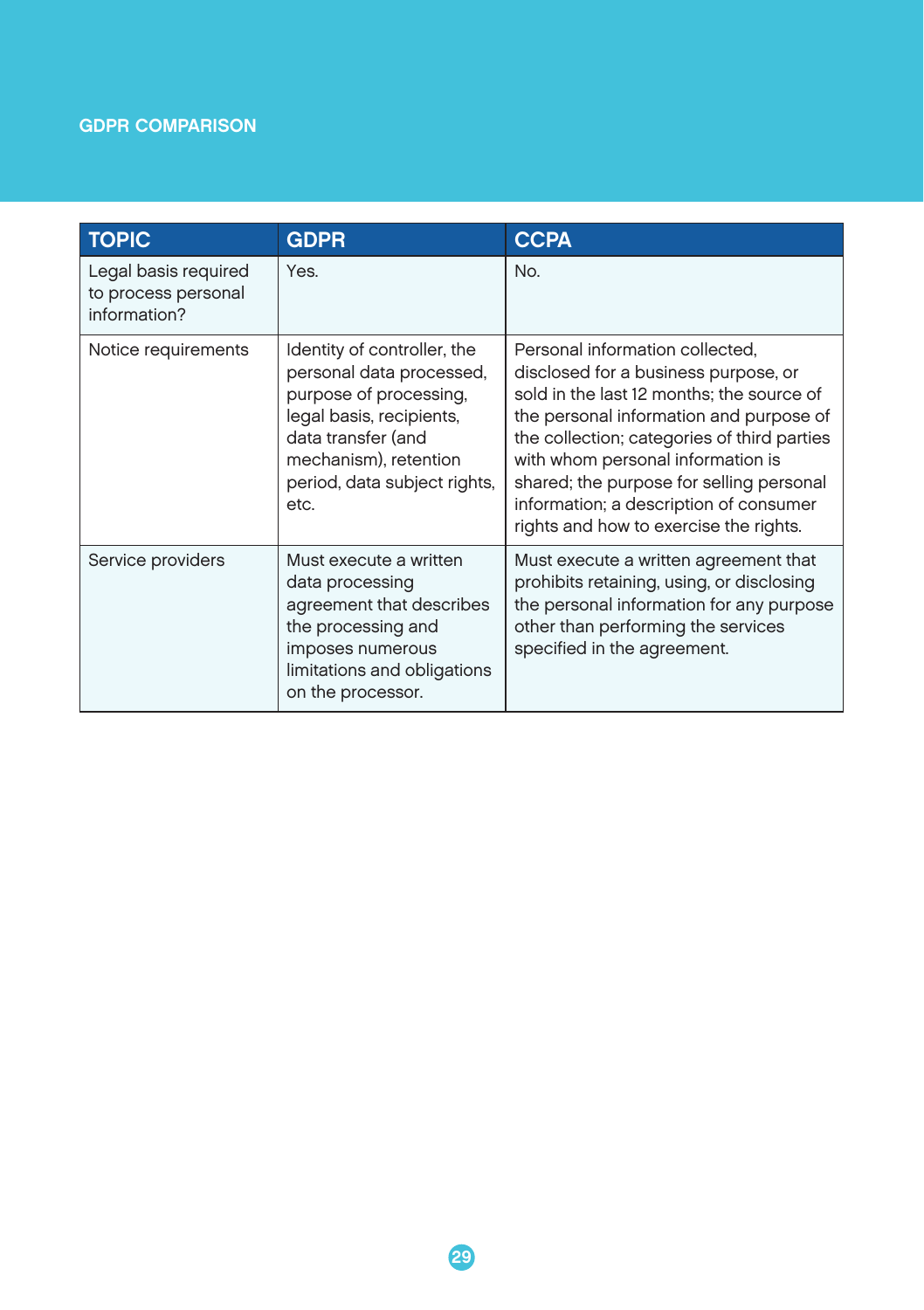<span id="page-31-0"></span>

| <b>Aggregate</b><br>consumer<br>information | Information that relates to a group or category of consumers, from which<br>individual consumer identities have been removed, that is not linked<br>or reasonably linkable to any consumer or household, including via a<br>device. "Aggregate consumer information" does not mean one or more<br>individual consumer records that have been deidentified.<br>(\$1798.140(a))                                                                                                                                                                                                                                                                                                                                                                                                                                                                                                                                                                                                                                                                                                                                                                                                                                                                                                                                                                                                                                                                                                                                                                                                                                                                                                                                                                                                            |
|---------------------------------------------|------------------------------------------------------------------------------------------------------------------------------------------------------------------------------------------------------------------------------------------------------------------------------------------------------------------------------------------------------------------------------------------------------------------------------------------------------------------------------------------------------------------------------------------------------------------------------------------------------------------------------------------------------------------------------------------------------------------------------------------------------------------------------------------------------------------------------------------------------------------------------------------------------------------------------------------------------------------------------------------------------------------------------------------------------------------------------------------------------------------------------------------------------------------------------------------------------------------------------------------------------------------------------------------------------------------------------------------------------------------------------------------------------------------------------------------------------------------------------------------------------------------------------------------------------------------------------------------------------------------------------------------------------------------------------------------------------------------------------------------------------------------------------------------|
| <b>Business</b>                             | (1) A sole proprietorship, partnership, limited liability company,<br>corporation, association, or other legal entity that is organized or<br>operated for the profit or financial benefit of its shareholders or other<br>owners, that collects consumers' personal information, or on the behalf<br>of which such information is collected and that alone, or jointly with<br>others, determines the purposes and means of the processing of<br>consumers' personal information, that does business in the State of<br>California, and that satisfies one or more of the following thresholds:<br>(A) Has annual gross revenues in excess of twenty-five million dollars<br>(\$25,000,000), as adjusted pursuant to paragraph (5) of subdivision<br>(a) of Section 1798.185.<br>(B) Alone or in combination, annually buys, receives for the business's<br>commercial purposes, sells, or shares for commercial purposes,<br>alone or in combination, the personal information of 50,000 or<br>more consumers, households, or devices.<br>(C) Derives 50 percent or more of its annual revenues from selling<br>consumers' personal information.<br>(2) Any entity that controls or is controlled by a business, as defined<br>in paragraph (1), and that shares common branding with the business.<br>"Control" or "controlled" means ownership of, or the power to vote, more<br>than 50 percent of the outstanding shares of any class of voting security<br>of a business; control in any manner over the election of a majority of<br>the directors, or of individuals exercising similar functions; or the power<br>to exercise a controlling influence over the management of a company.<br>"Common branding" means a shared name, servicemark, or trademark.<br>(S1798.140(c)) |
| <b>Consumer</b>                             | A natural person who is a California resident, as defined in Section 17014<br>of Title 18 of the California Code of Regulations, as that section read on<br>September 1, 2017, however identified, including by any unique identifier.<br>$($ § 1798.140 $(q)$ )                                                                                                                                                                                                                                                                                                                                                                                                                                                                                                                                                                                                                                                                                                                                                                                                                                                                                                                                                                                                                                                                                                                                                                                                                                                                                                                                                                                                                                                                                                                         |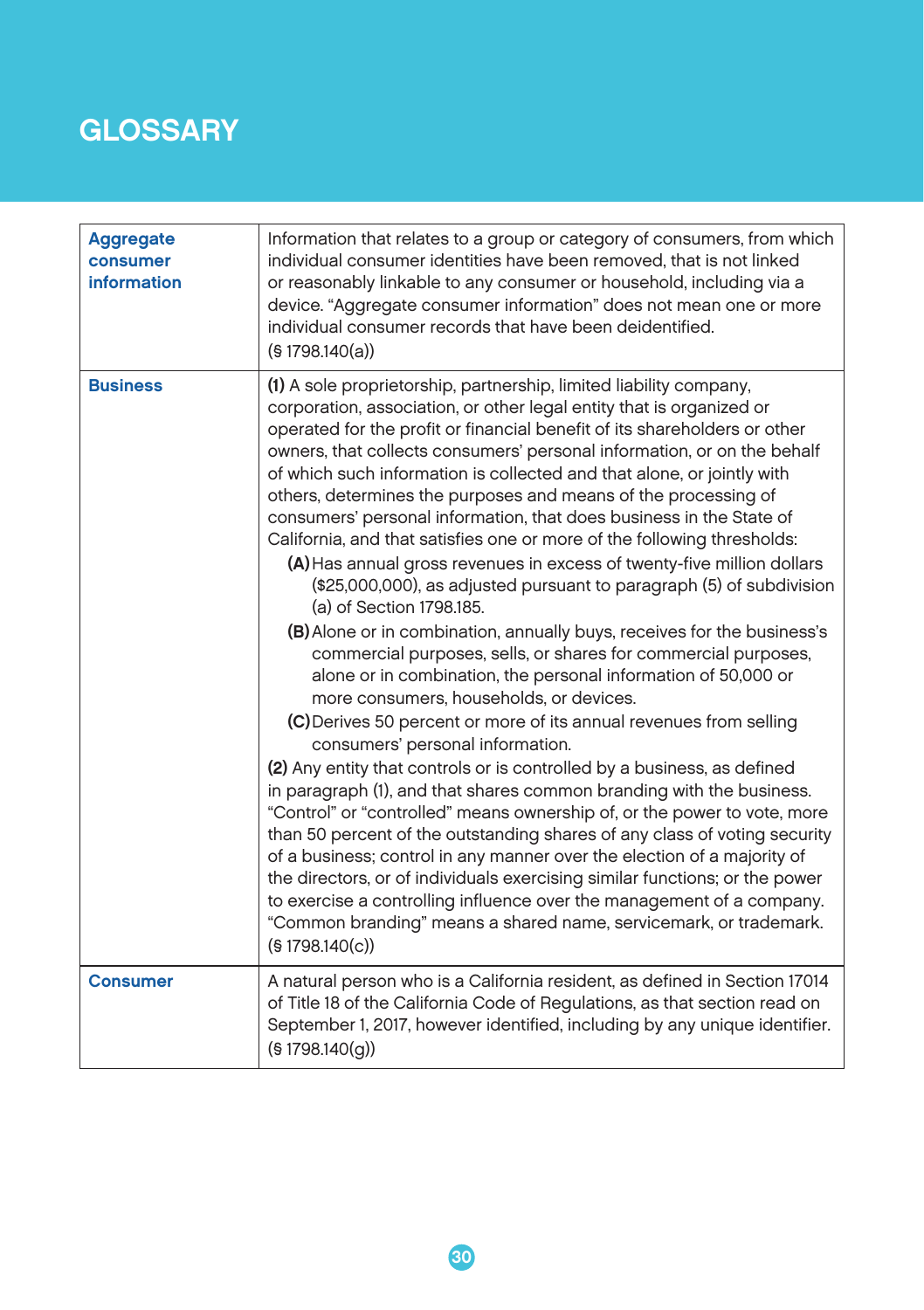| <b>Deidentified</b>                        | Information that cannot reasonably identify, relate to, describe, be<br>capable of being associated with, or be linked, directly or indirectly, to<br>a particular consumer, provided that a business that uses deidentified<br>information:<br>(1) Has implemented technical safeguards that prohibit reidentification<br>of the consumer to whom the information may pertain.<br>(2) Has implemented business processes that specifically prohibit<br>reidentification of the information.<br>(3) Has implemented business processes to prevent inadvertent<br>release of deidentified information.<br>(4) Makes no attempt to reidentify the information.<br>(§ 1798.140(h)) |
|--------------------------------------------|---------------------------------------------------------------------------------------------------------------------------------------------------------------------------------------------------------------------------------------------------------------------------------------------------------------------------------------------------------------------------------------------------------------------------------------------------------------------------------------------------------------------------------------------------------------------------------------------------------------------------------------------------------------------------------|
| <b>Probabilistic</b><br><b>identifier</b>  | The identification of a consumer or a device to a degree of certainty<br>of more probable than not based on any categories of personal<br>information included in, or similar to, the categories enumerated in the<br>definition of "personal information."<br>(§ 1798.140(p))                                                                                                                                                                                                                                                                                                                                                                                                  |
| <b>Processing</b>                          | Any operation or set of operations performed on personal data or on<br>sets of personal data, whether or not by automated means.<br>(§ 1798.140(a))                                                                                                                                                                                                                                                                                                                                                                                                                                                                                                                             |
| <b>Pseudonymize or</b><br>Pseudonymization | The processing of personal information in a manner that renders the<br>personal information no longer attributable to a specific consumer<br>without the use of additional information, provided that the additional<br>information is kept separately and is subject to technical and<br>organizational measures to ensure that the personal information is not<br>attributed to an identified or identifiable consumer.<br>(§ 1798.140(r))                                                                                                                                                                                                                                    |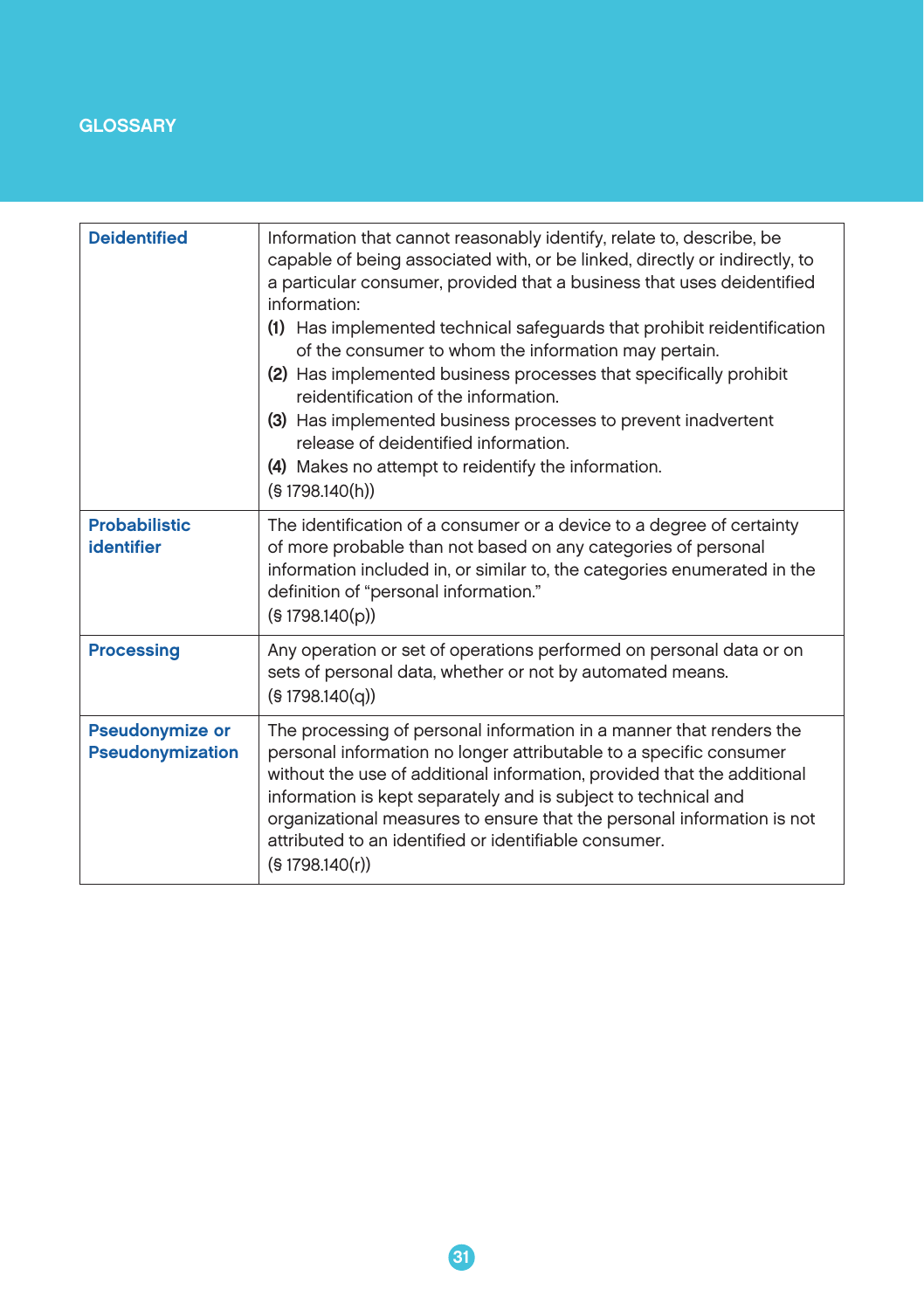| <b>Personal</b>    | (1) Information that identifies, relates to, describes, is reasonably capable                  |
|--------------------|------------------------------------------------------------------------------------------------|
| <b>information</b> | of being associated with, or could reasonably be linked, directly or                           |
| under the CCPA     | indirectly, with a particular consumer or household. Personal information                      |
|                    | includes, but is not limited to, the following if it identifies, relates to,                   |
|                    | describes, is reasonably capable of being associated with, or could                            |
|                    | reasonably be linked, directly or indirectly, with a particular consumer or                    |
|                    | household:                                                                                     |
|                    |                                                                                                |
|                    | (A) Identifiers, such as a real name, alias, postal address, unique                            |
|                    | personal identifier, online identifier, internet protocol address,                             |
|                    | email address, account name, Social Security number, driver's                                  |
|                    | license number, passport number, or other similar identifiers.                                 |
|                    | (B) Any categories of personal information described in subdivision (e)<br>of Section 1798.80. |
|                    | (C) Characteristics of protected classifications under California or<br>federal law.           |
|                    | (D) Commercial information, including records of personal property;                            |
|                    | products or services purchased, obtained, or considered; or other                              |
|                    | purchasing or consuming histories or tendencies.                                               |
|                    | (E) Biometric information.                                                                     |
|                    | (F) Internet or other electronic network activity information, including,                      |
|                    | but not limited to, browsing history, search history, and information                          |
|                    | regarding a consumer's interaction with an internet website,                                   |
|                    | application, or advertisement.                                                                 |
|                    | <b>G</b> )Geolocation data.                                                                    |
|                    | (H) Audio, electronic, visual, thermal, olfactory, or similar information.                     |
|                    | (I) Professional or employment-related information.                                            |
|                    | (J) Education information, defined as information that is not publicly                         |
|                    | available personally identifiable, as defined in the Family                                    |
|                    | Educational Rights and Privacy Act (20 U.S.C. § 1232g; 34 C.F.R.                               |
|                    | Part 99).                                                                                      |
|                    | (K) Inferences drawn from any of the information identified in this                            |
|                    | subdivision to create a profile about a consumer reflecting the                                |
|                    | consumer's preferences, characteristics, psychological trends,                                 |
|                    | predispositions, behavior, attitudes, intelligence, abilities, and                             |
|                    | aptitudes.                                                                                     |
|                    | (2) "Personal information" does not include publicly available                                 |
|                    | information. For purposes of this paragraph, "publicly available" means                        |
|                    | information that is lawfully made available from federal, state, or local                      |
|                    | government records. "Publicly available" does not mean biometric                               |
|                    | information collected by a business about a consumer without the                               |
|                    | consumer's knowledge.                                                                          |
|                    | (3) "Personal information" does not include consumer information that is                       |
|                    |                                                                                                |
|                    | deidentified or aggregate consumer information.                                                |
|                    | (§ 1798.140(o))                                                                                |

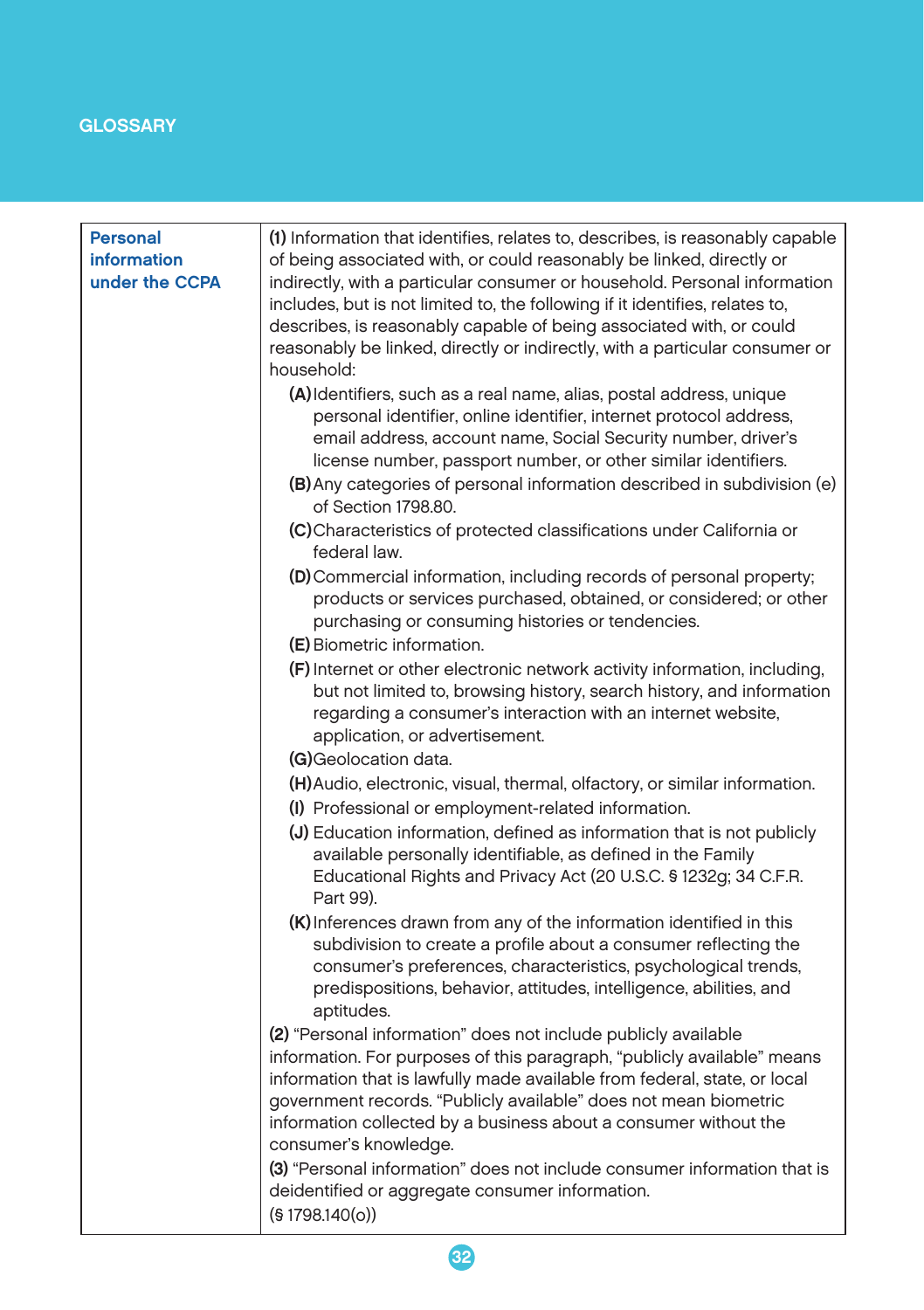| <b>Personal</b><br>information under<br>the California<br><b>Consumer Records</b><br><b>Act's security</b><br>procedures and<br>practices provision<br>(incorporated by<br>reference in the<br><b>CCPA's private</b><br>cause-of-action<br>provision) | (1) "Personal information" means either of the following:<br>(A) An individual's first name or first initial and the individual's last<br>name in combination with any one or more of the following data<br>elements, when either the name or the data elements are not<br>encrypted or redacted:<br>(i) Social Security number.<br>(ii) Driver's license number. California identification card<br>number, tax identification number, passport number, military<br>identification number, or other unique identification number<br>issued on a government document commonly used to verify<br>the identity of a specific individual.<br>(iii) Account number or credit or debit card number, in<br>combination with any required security code, access code, or<br>password, that would permit access to an individual's financial<br>account.<br>(iv) Medical information.<br>(v) Health insurance information.<br>(vi) Unique biometric data generated from measurements or<br>technical analysis of human body characteristics, such as<br>a fingerprint, retina, or iris image, used to authenticate a<br>specific individual. Unique biometric data does not include a<br>physical or digital photograph, unless used or stored for facial<br>recognition purposes.<br>(B) A username or email address in combination with a password<br>or security question and answer that would permit access to an<br>online account.<br>(4) "Personal information" does not include publicly available information<br>that is lawfully made available to the general public from federal, state,<br>or local government records.<br>(S1798.81.5(d)) |
|-------------------------------------------------------------------------------------------------------------------------------------------------------------------------------------------------------------------------------------------------------|-------------------------------------------------------------------------------------------------------------------------------------------------------------------------------------------------------------------------------------------------------------------------------------------------------------------------------------------------------------------------------------------------------------------------------------------------------------------------------------------------------------------------------------------------------------------------------------------------------------------------------------------------------------------------------------------------------------------------------------------------------------------------------------------------------------------------------------------------------------------------------------------------------------------------------------------------------------------------------------------------------------------------------------------------------------------------------------------------------------------------------------------------------------------------------------------------------------------------------------------------------------------------------------------------------------------------------------------------------------------------------------------------------------------------------------------------------------------------------------------------------------------------------------------------------------------------------------------------------------------------------------------------|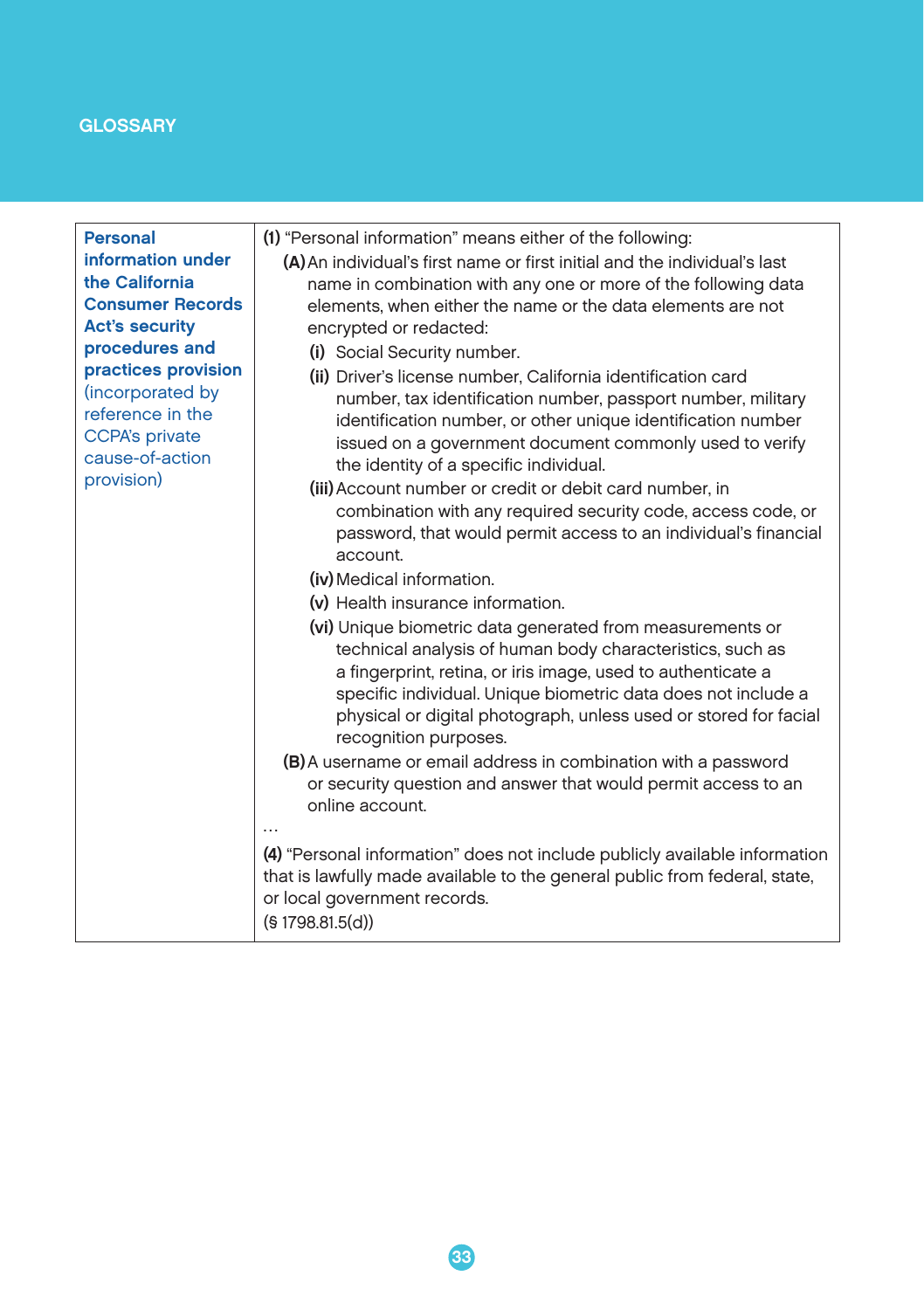| <b>Personal</b><br>information under<br>the California<br><b>Consumer Records</b><br>Act's data breach<br>notification<br>provision<br>(not referenced<br>in the CCPA) | (h) "[P]ersonal information" means either of the following:<br>(1) An individual's first name or first initial and last name in<br>combination with any one or more of the following data elements,<br>when either the name or the data elements are not encrypted:<br>(A) Social Security number.<br>(B) Driver's license number, California identification card<br>number, tax identification number, passport number, military<br>identification number, or other unique identification number<br>issued on a government document commonly used to verify<br>the identity of a specific individual.<br>(C) Account number or credit or debit card number, in<br>combination with any required security code, access code, or<br>password, that would permit access to an individual's financial<br>account.<br>(D) Medical information.<br><b>(E)</b> Health insurance information. |
|------------------------------------------------------------------------------------------------------------------------------------------------------------------------|----------------------------------------------------------------------------------------------------------------------------------------------------------------------------------------------------------------------------------------------------------------------------------------------------------------------------------------------------------------------------------------------------------------------------------------------------------------------------------------------------------------------------------------------------------------------------------------------------------------------------------------------------------------------------------------------------------------------------------------------------------------------------------------------------------------------------------------------------------------------------------------|
|                                                                                                                                                                        | (F) Unique biometric data generated from measurements or<br>technical analysis of human body characteristics, such as<br>a fingerprint, retina, or iris image, used to authenticate a<br>specific individual. Unique biometric data does not include a<br>physical or digital photograph, unless used or stored for facial<br>recognition purposes.<br>(G) Information or data collected through the use or operation of                                                                                                                                                                                                                                                                                                                                                                                                                                                               |
|                                                                                                                                                                        | an automated license plate recognition system, as defined in<br>Section 1798.90.5.                                                                                                                                                                                                                                                                                                                                                                                                                                                                                                                                                                                                                                                                                                                                                                                                     |
|                                                                                                                                                                        | (2) A username or email address, in combination with a password<br>or security question and answer, that would permit access to an<br>online account.                                                                                                                                                                                                                                                                                                                                                                                                                                                                                                                                                                                                                                                                                                                                  |
|                                                                                                                                                                        | (i)(1) For purposes of this section, "personal information" does not<br>include publicly available information that is lawfully made available to<br>the general public from federal, state, or local government records.<br>(§1798.82)                                                                                                                                                                                                                                                                                                                                                                                                                                                                                                                                                                                                                                                |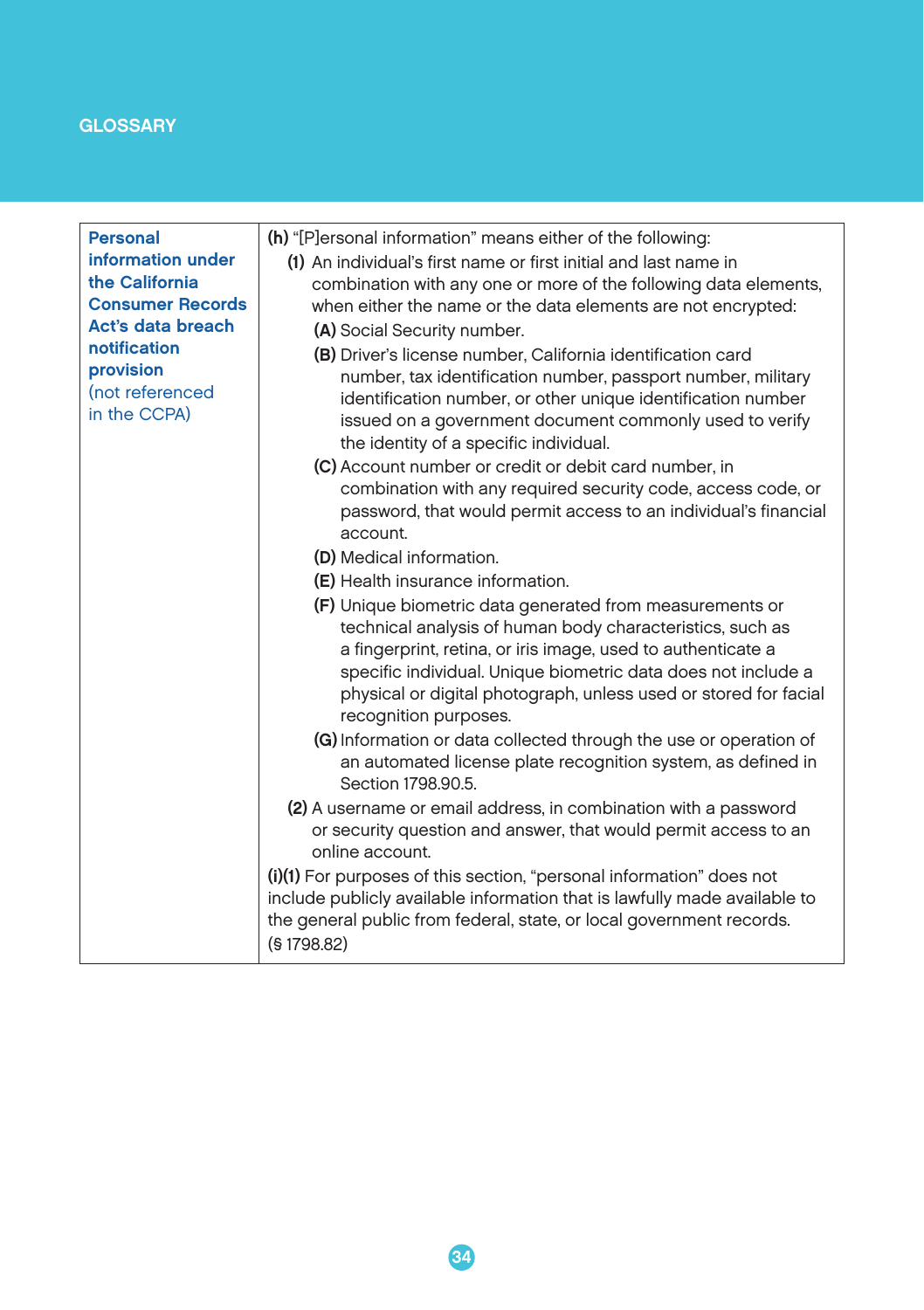| <b>Service provider</b> | A sole proprietorship, partnership, limited liability company, corporation,<br>association, or other legal entity that is organized or operated for<br>the profit or financial benefit of its shareholders or other owners<br>that processes information on behalf of a business and to which the<br>business discloses a consumer's personal information for a business<br>purpose pursuant to a written contract, provided that the contract<br>prohibits the entity receiving the information from retaining, using, or<br>disclosing the personal information for any purpose other than for the<br>specific purpose of performing the services specified in the contract for<br>the business, or as otherwise permitted by this title, including retaining,<br>using, or disclosing the personal information for a commercial purpose<br>other than providing the services specified in the contract with the<br>business.<br>(S1798.140(v))                                                                                                                                                                                                                                                                                                                                                                                                                                                                                                                                                                                                                                                                                                                                                                                                                                         |
|-------------------------|-------------------------------------------------------------------------------------------------------------------------------------------------------------------------------------------------------------------------------------------------------------------------------------------------------------------------------------------------------------------------------------------------------------------------------------------------------------------------------------------------------------------------------------------------------------------------------------------------------------------------------------------------------------------------------------------------------------------------------------------------------------------------------------------------------------------------------------------------------------------------------------------------------------------------------------------------------------------------------------------------------------------------------------------------------------------------------------------------------------------------------------------------------------------------------------------------------------------------------------------------------------------------------------------------------------------------------------------------------------------------------------------------------------------------------------------------------------------------------------------------------------------------------------------------------------------------------------------------------------------------------------------------------------------------------------------------------------------------------------------------------------------------------------------|
| <b>Third party</b>      | A person who is not any of the following:<br>(1) The business that collects personal information from consumers<br>under this title.<br>(2)(A) A person to whom the business discloses a consumer's personal<br>information for a business purpose pursuant to a written contract,<br>provided that the contract:<br>(i) Prohibits the person receiving the personal information from:<br>(I) Selling the personal information.<br>(II) Retaining, using, or disclosing the personal information for any<br>purpose other than for the specific purpose of performing the<br>services specified in the contract, including retaining, using, or<br>disclosing the personal information for a commercial purpose<br>other than providing the services specified in the contract.<br>(III) Retaining, using, or disclosing the information outside of the<br>direct business relationship between the person and the<br>business.<br>(ii) Includes a certification made by the person receiving the personal<br>information that the person understands the restrictions in<br>subparagraph (A) and will comply with them.<br>(2)(B) A person covered by this paragraph who violates any of the<br>restrictions set forth in this title shall be liable for the violations. A<br>business that discloses personal information to a person covered by<br>this paragraph in compliance with this paragraph shall not be liable<br>under this title if the person receiving the personal information uses<br>it in violation of the restrictions set forth in this title, provided that, at<br>the time of disclosing the personal information, the business does not<br>have actual knowledge, or reason to believe, that the person intends to<br>commit such a violation.<br>(S1798.140(w)) |

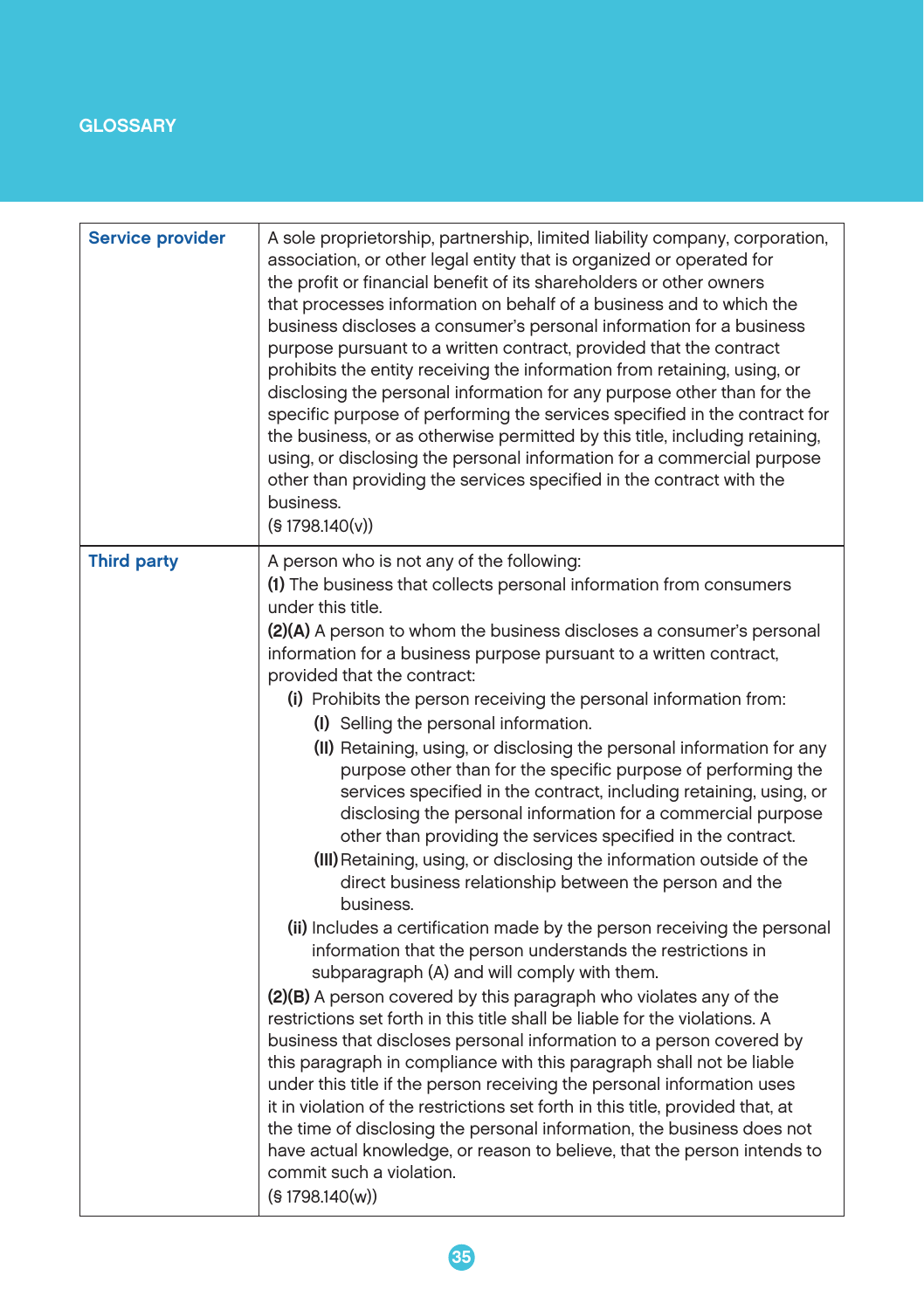# <span id="page-37-0"></span>CONTACT INFORMATION

#### Americas



Daniel J. McLoon Los Angeles +1.213.243.2580 [djmcloon@jonesday.com](mailto:djmcloon@jonesday.com)



Lisa M. Ropple Boston +1.617.449.6955 [lropple@jonesday.com](mailto:lropple@jonesday.com)



Edward S. Chang Irvine +1.949.553.7561 [echang@jonesday.com](mailto:echang@jonesday.com)



Ryan M. DiSantis Boston +1.617.449.6911 [rdisantis@jonesday.com](mailto:rdisantis@jonesday.com)



Jennifer C. Everett Washington +1.202.879.5494 [jeverett@jonesday.com](mailto:jeverett@jonesday.com)



Samir C. Jain Washington +1.202.879.3848 [sjain@jonesday.com](mailto:sjain@jonesday.com)



Richard J. Johnson Dallas +1.214.969.3788 [jjohnson@jonesday.com](mailto:jjohnson@jonesday.com)



J. Todd Kennard Columbus +1.614.281.3989 [jtkennard@jonesday.com](mailto:jtkennard@jonesday.com)



James T. Kitchen Pittsburgh +1.412.394.7272 [jkitchen@jonesday.com](mailto:jkitchen@jonesday.com)



Guillermo E. Larrea Mexico City +52.55.3000.4064 [glarrea@jonesday.com](mailto:glarrea@jonesday.com)

Richard M. Martinez



Minneapolis +1.612.217.8853 [rmartinez@jonesday.com](mailto:rmartinez@jonesday.com)



Mauricio F. Paez New York +1.212.326.7889 [mfpaez@jonesday.com](mailto:mfpaez@jonesday.com)



Jeff Rabkin San Francisco/Silicon Valley +1.415.875.5850/+1.650.739.3954 [jrabkin@jonesday.com](mailto:jrabkin@jonesday.com)



36

Irvine +1.949.553.7516 [javogt@jonesday.com](mailto:javogt@jonesday.com)

John A. Vogt

Amy Harman Burkart

Boston +1.617.449.6836 [aburkart@jonesday.com](mailto:aburkart%40jonesday.com?subject=)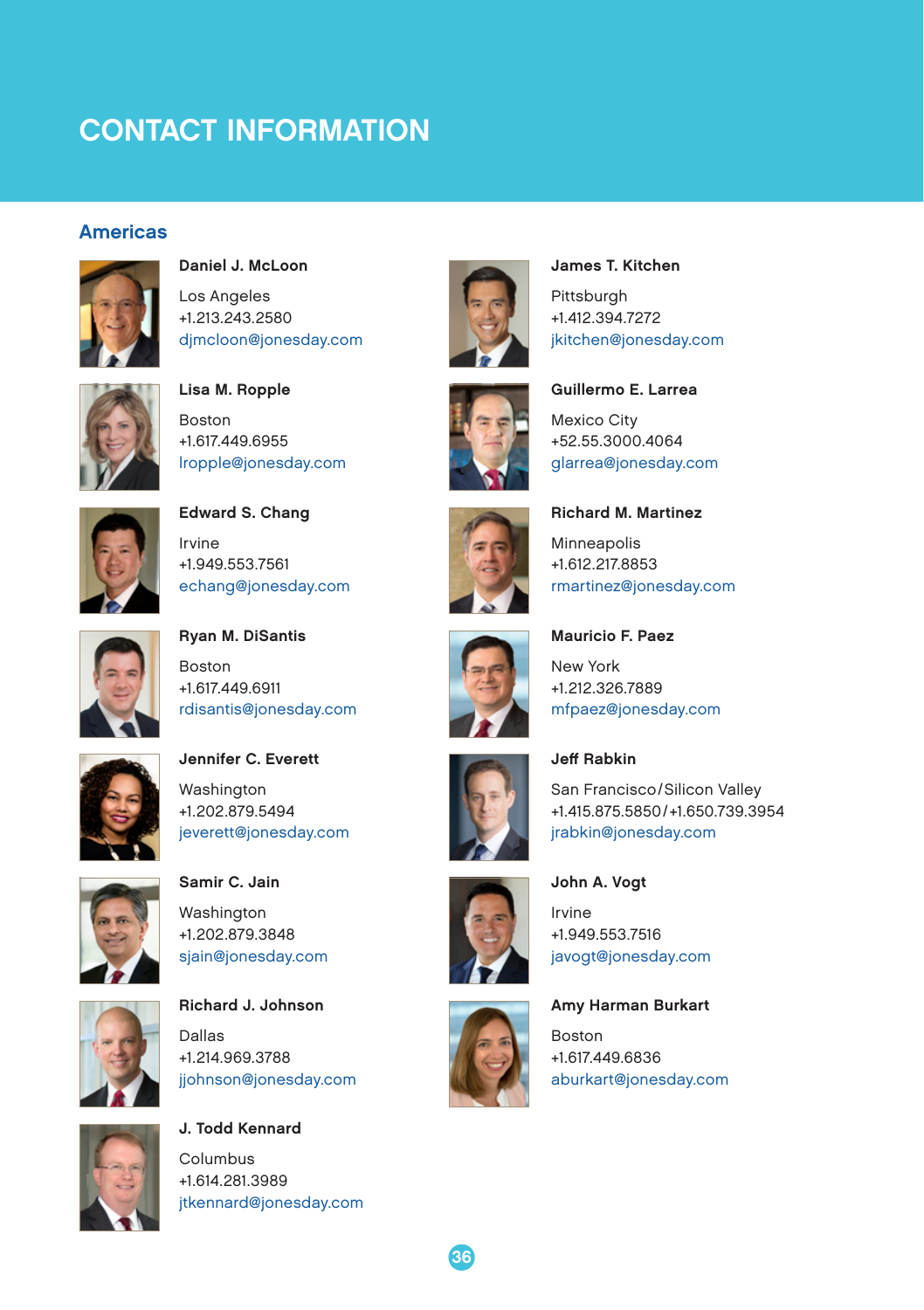#### CONTACT INFORMATION

#### Europe, the Middle East, and Africa



Olivier Haas Paris +33.1.56.59.38.84 [ohaas@jonesday.com](mailto:ohaas%40jonesday.com?subject=)



Dr. Jörg Hladjk Brussels +32.2.645.15.30 [jhladjk@jonesday.com](mailto:jhladjk@jonesday.com)



Dr. Undine von Diemar Munich +49.89.20.60.42.200 [uvondiemar@jonesday.com](mailto:uvondiemar@jonesday.com)



Jonathon Little London +44.20.7039.5224 [jrlittle@jonesday.com](mailto:jrlittle@jonesday.com)

#### Asia-Pacific



Chiang Ling Li Hong Kong +852.3189.7338 [chianglingli@jonesday.com](mailto:chianglingli@jonesday.com)



Michiru Takahashi Tokyo +81.3.6800.1821 [mtakahashi@jonesday.com](mailto:mtakahashi@jonesday.com)



#### Adam Salter

Perth +61.8.6214.5720 [asalter@jonesday.com](mailto:asalter@jonesday.com)

*Special thanks to the following associates who assisted in the preparation of this Guide: Frances P. Forte, Daniel Lopez, Christina L. O'Tousa, Clinton P. Oxford, Bailey E. Loverin, Jacqueline M. Triggs, and Sharnell S. Simon.*

37